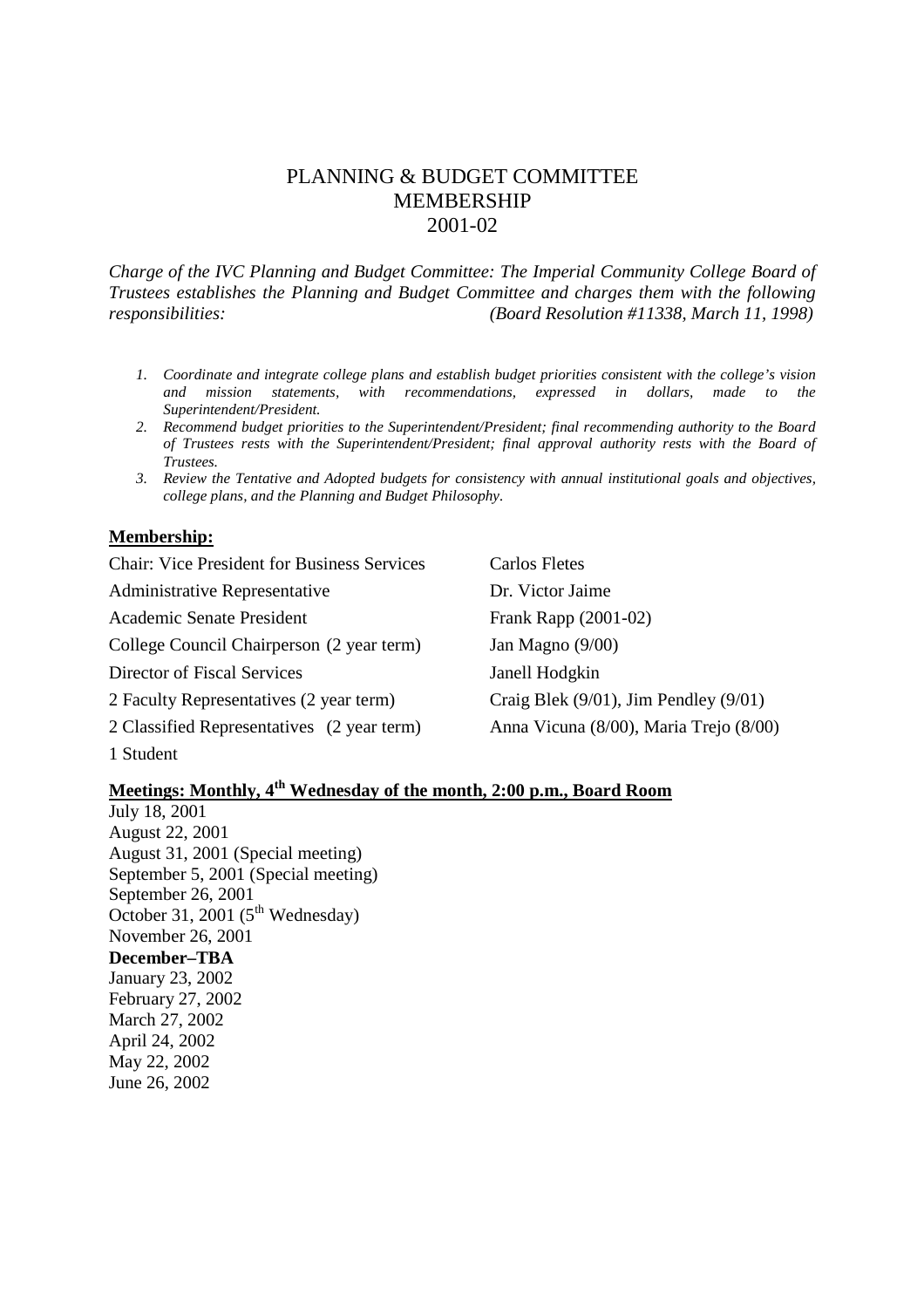**MINUTES** June 26, 2002

PRESENT: ABSENT: VISITORS: Carlos Fletes Craig Blek Eileen Ford Janell Couchman Eric Jacobson John Hunt Victor Jaime Jan Magno Jim Pendley Maria Trejo Anna Vicuna Miriam Trejo, ASG Representative

Chairman Carlos Fletes called the regular meeting of the Planning and Budget Committee to order at 2:00 p.m. on Wednesday, June 26, 2002 in the Board Room.

#### Approval of Minutes

*M/S/C Jaime/Couchman to approve the minutes of the May 23, May 14 and April 24, 2002 meetings.*

#### 2002-03 State Budget Update

Carlos Fletes reported on the 2002-03 state budget, there is still a \$4 billion deficit (out of \$23 billion budget) which may result in added taxes and/or reinstatement of the vehicle license fee. There will be a deeper than anticipated cut in IVC's base funding for 2002- 03 (\$297,000) due to fewer FTES than estimated. Also property taxes fell short by approximately \$42,000. There will be a net reduction of \$311,000 to contingency. The 2001-02 fund balances still have not been finalized; any unspent money goes back to the contingency and board reserve. Jim Pendley asked about the uses of the unallocated reserve; it can be used for anything including salaries. Carlos Fletes stated that the 2002- 03 tentative budget does not reflect the 2% COLA nor any insurance or salary increases but the information is stated in the memo included with the budget.

#### 2002-03 Tentative Budget Feedback

Chairman Fletes asked for continued feedback on the tentative budget. Jan Magno suggested reporting to the board on the seriousness of the budget situation; the contingency fund is down to \$22,000, employees are being asked to shoulder the burden of increased insurance costs and there are non-vital operations that need to be reconsidered. Carlos Fletes stated that budget priority items should be salaries, benefits and technology—all other items should be "on the table". Jim Pendley stated that the Board needs to be shown the cost of continuing the public relations consultant, competitive athletics and the Desert Museum. The committee discussed different ways of getting the message across. Eileen Ford stated that with a new president coming in, it is an ideal time to get his or her ideas and start a new model for communicating with the Board.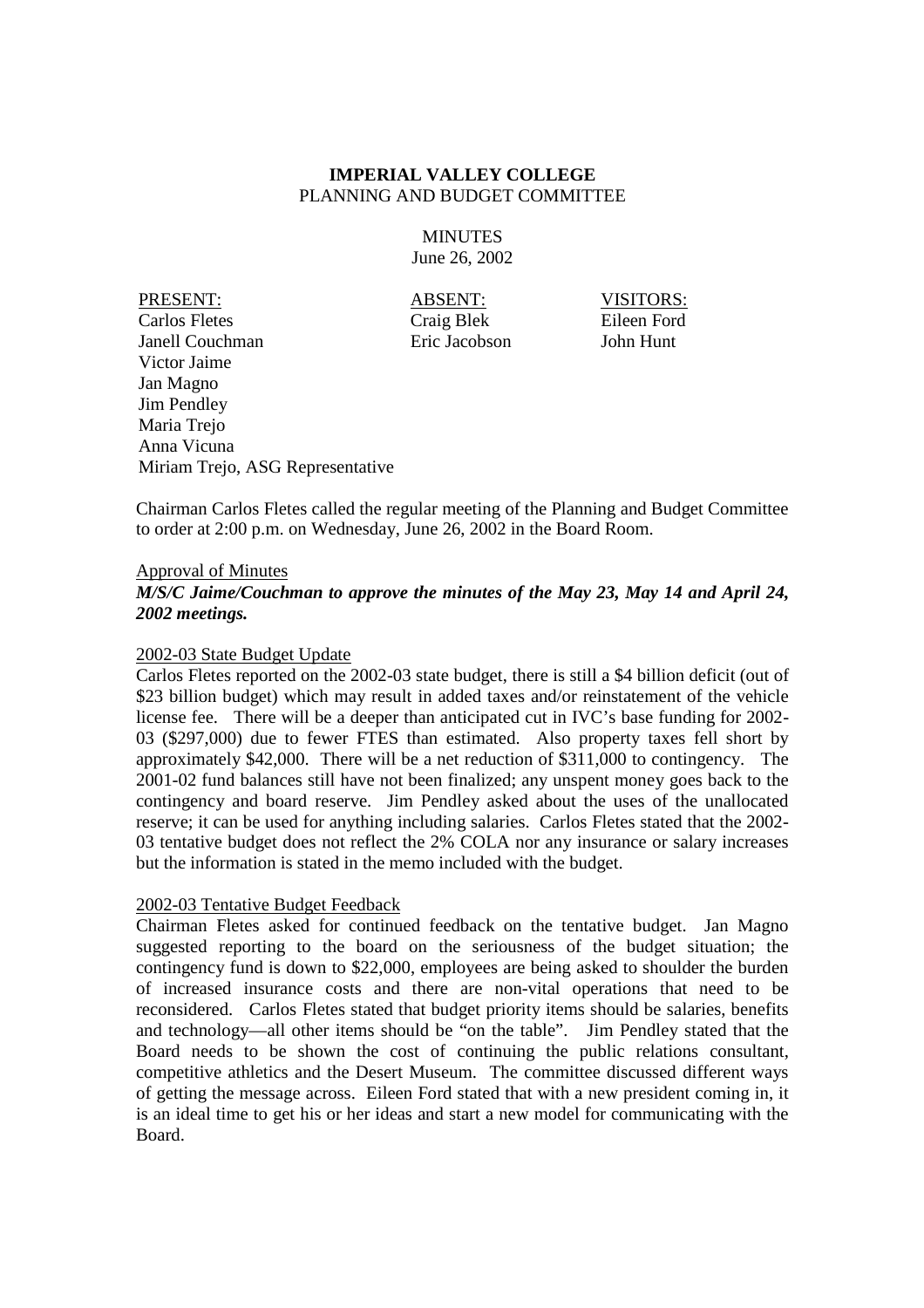#### 2002-03 PFE

Janell Couchman reported on the projected PFE carryover and ongoing items for 2002- 03. It was determined that \$220,000 is unallocated; a revised form for requesting funding will be sent out with an explanation of the triggers. All unspent funds except the Reading/Writing lab allocation will be taken back for redistribution. October 15 will be the deadline for funding requests. Requests must be for less than \$200,000 and projects must be completed by June 30, 2003.

## **TTIP**

There is only \$49,000 left unspent (mostly for a computer tech position that was not filled for the entire year). This shows the state that IVC is spending its technology funds, in the past too much money was being carried over. Funding for 2001-02 was \$256,000, but funding for 2002-03 will be less. The 4Cnet (\$35,300) and Library Automation (\$37,000) are ongoing costs.

## **Other**

Carlos Fletes reported that GAFCU has agreed to provide an ATM machine in the College Center at no cost to the College and with no GAFCU surcharge to users. Neither VIB nor Wells Fargo was interested in providing the service.

Jan Magno suggesting having the ITAC and ATAC chairs becoming members of the Planning & Budget Committee. This would require a Board resolution.

Meeting adjourned at 3:20 p.m.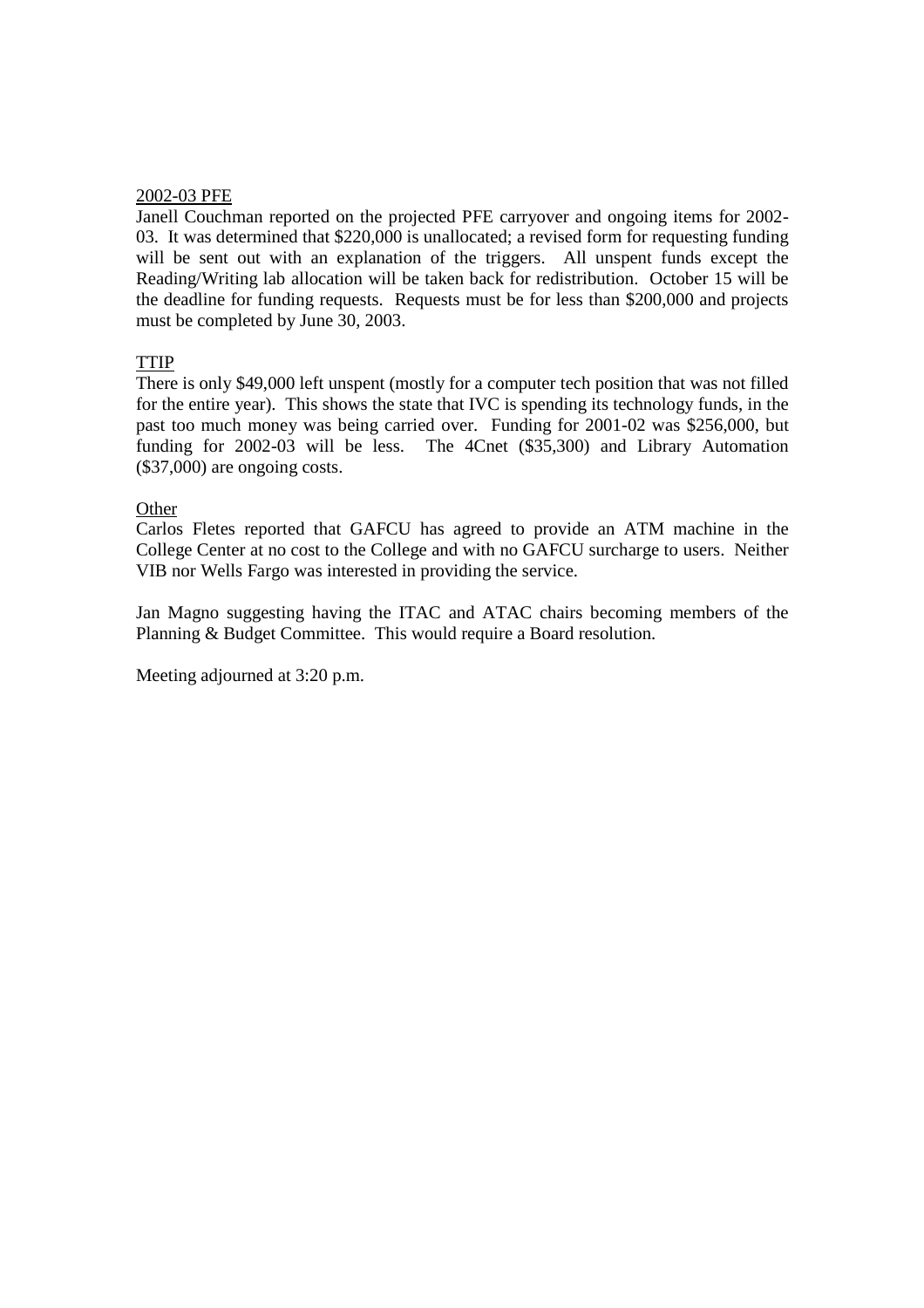## **MINUTES** May 23, 2002

Janell Couchman Eric Jacobson Jan Magno Victor Jaime Jim Pendley Anna Vicuna

PRESENT: ABSENT: VISITORS: Carlos Fletes Craig Blek Gonzalo Huerta Maria Trejo **ASG** Representative

Janell Couchman called the regular meeting of the Planning and Budget Committee to order at 2:05 p.m. on Thursday, May 23, 2002 in the Transfer Center. There was no quorum and no approval of minutes.

## Tentative Budget

Janell Couchman distributed copies of the Tentative Budget and an analysis of the 4000 and 5000 codes. Major impacts to the budget include an increase in worker comp costs of 36% which will affect all employees as there is no cap on contributions; there is a 2.489% employee contribution to PERS which will cost the District about \$150,000 with a small impact on categorical programs because it only affects classified employees. The revenue is based on current year figures, COLA may be only 2%, and that could be taken away through the deficit factor. The budget reflects the figures as input by departments, except for requests for new items such as additional extra help, equipment, etc.

The analysis of the 4000 and 5000 codes shows the three-year average. Jan Magno commented that there are some costs that departments have no control over, i.e., phone/data, lease maintenance charges. Janell Couchman stated that the three-year average does not apply well to departments with special travel needs or to departments in growth mode, new programs, divisions with expanded offerings or other unique scenarios. The committee agreed that the three-year average is a good starting point. Carlos Fletes reported that the State has to make a \$23 billion cut to balance the budget. Growth has been funded at 50% but many colleges are growing so the pie is smaller; there is no guarantee that IVC will get funded for growth. Many community college districts are stopping spending as of May 31. Carlos Fletes stated that departments need to eliminate budgeting for "wish lists" and "just in case" items.

Janell Couchman stated that some districts have hiring freezes and are not hiring consultants. She suggested creating a separate cost center for temporary replacement of positions such as is used to pay for substitute faculty. The committee discussed various consultants such as Strata, CEO hiring search and public relations and the possibility of a general fund travel freeze. Jan Magno suggested looking into the cost of the Museum and the justification of the expense. The committee discussed cutting security but it was agreed that the service is needed.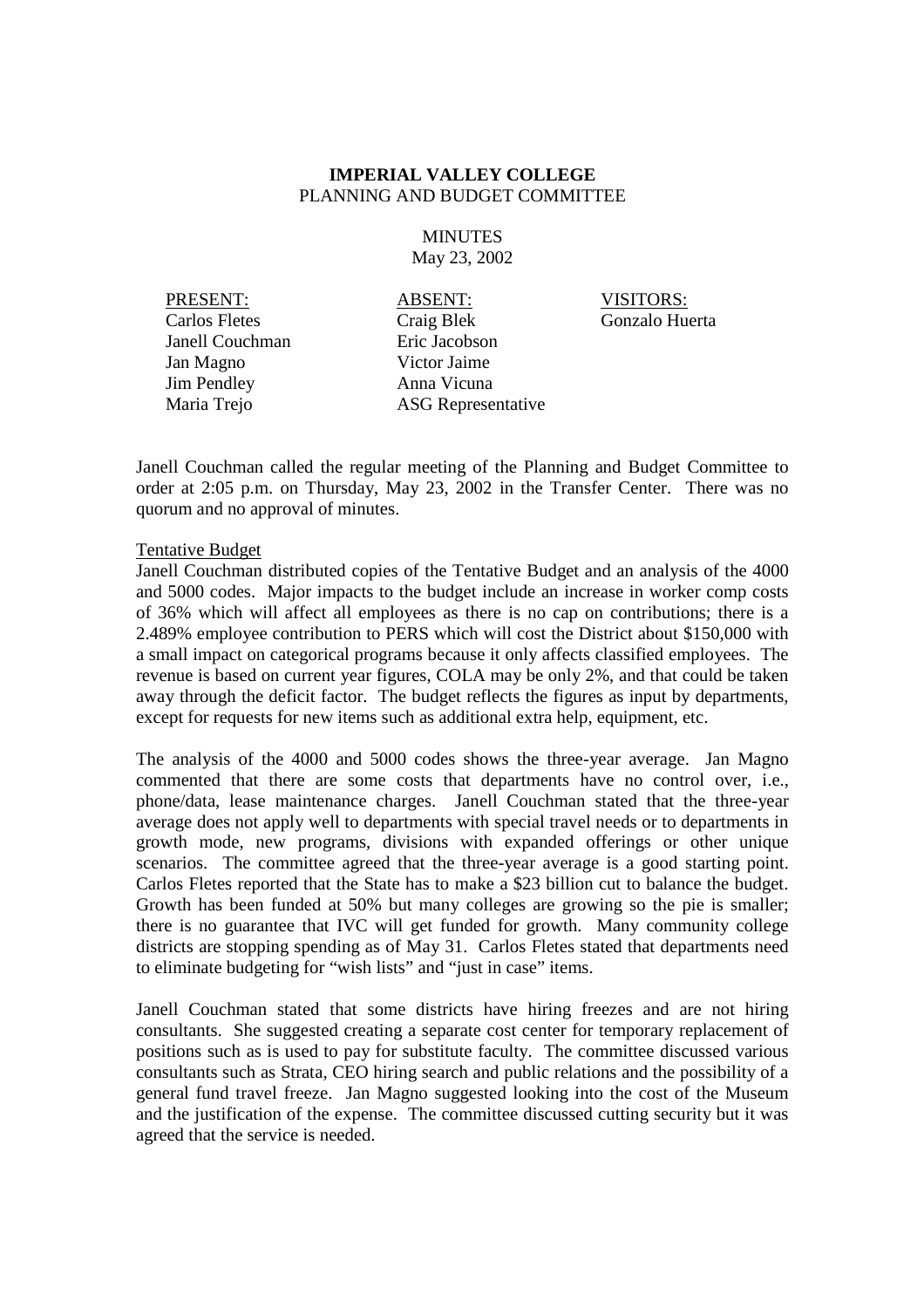Janell Couchman suggested presenting an unbalanced Tentative Budget to the Board so that they get a true picture of the budget situation. The committee discussed making an across the board cut of perhaps 10% and let divisions decide where to make the cuts. Chairman Fletes stated that a 10% cut won't accomplish much. Jan Magno suggested making a 10% cut (equal to about \$150,000) and making a 50% cut in overtime and consultants. Carlos Fletes stated that cutting overtime would impact Maintenance. More information will be presented to the committee at its special meeting next week. Janell Couchman will provide a revised tentative budget using the three-year average, 10% cut in 4000, 5000 codes and 50% cut in overtime, extra help and non-instructional consultants and a list of non-FTES cost centers.

## **Other**

Janell Couchman reported that Strata has requested a budget. Janell Couchman asked about the possibility of getting rid of the warehouse supply service since it is running a deficit. Gonzalo Huerta reported that the various festivals are going to be consolidated with the Career Fair to save money.

Meeting adjourned at 3:15 p.m.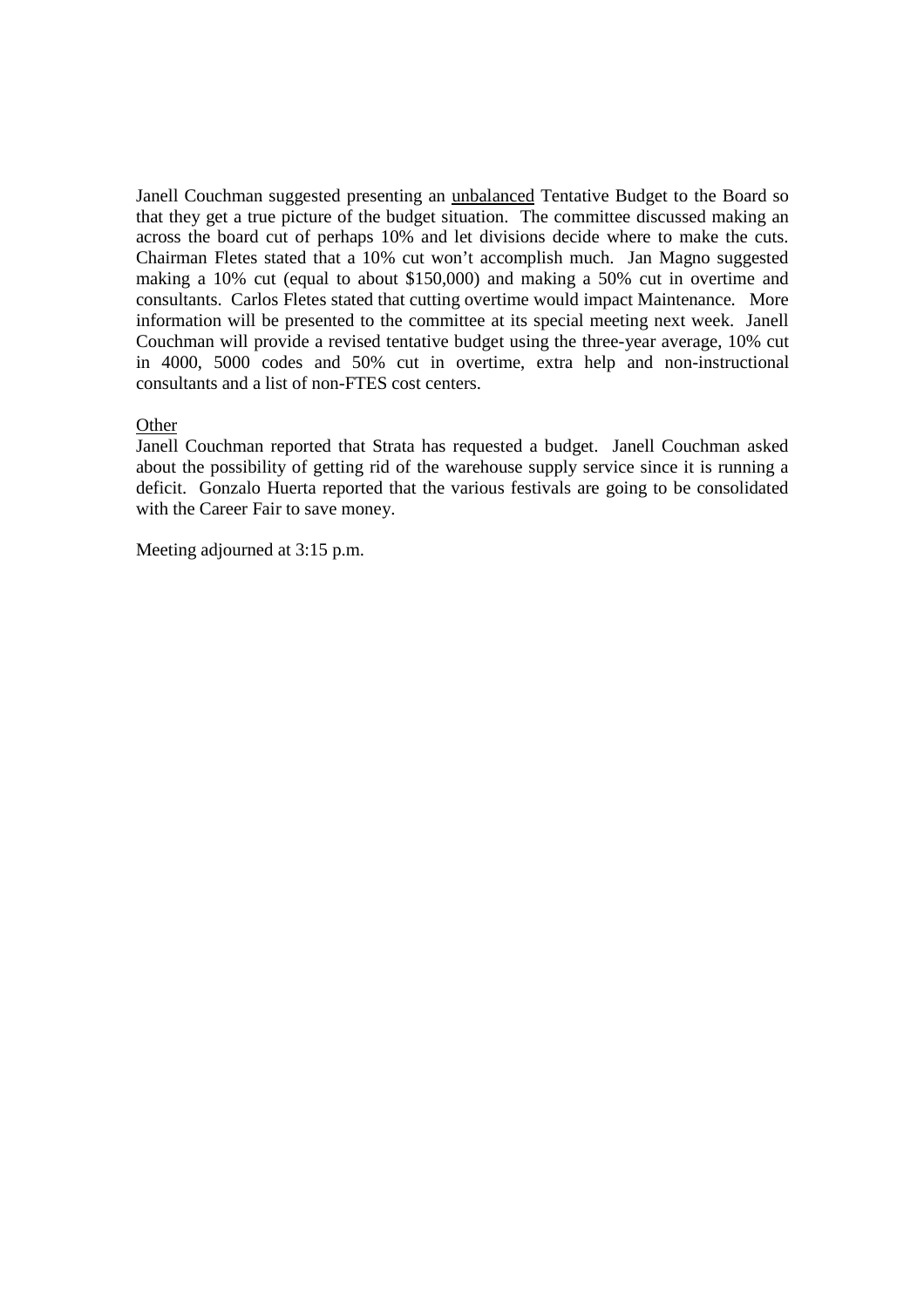## **MINUTES** May 14, 2002

PRESENT: ABSENT: VISITORS: Carlos Fletes Eric Jacobson Kathy Berry Craig Blek Jan Magno Renee Fenn Janell Couchman Maria Trejo Eileen Ford Victor Jaime Anna Vicuna Gonzalo Huerta Jim Pendley ASG Representative John Hunt

Sandra Standiford

Carlos Fletes called the special meeting of the Planning and Budget Committee to order at 2:00 p.m. on Tuesday, May 14, 2002 in the Board Room. There was no quorum and no approval of minutes.

#### May Revise

Carlos Fletes passed out information on the May revise; COLA is 2% and the apportionment for June may be delayed for 30 days.

The committee discussed the impact of the loss of Cal Works funding and whether the district would be forced to make up the 50% funding.

#### Tentative Budget

Janell Couchman reported on the status of the tentative budget. Revenues will be shown as projected for this current year.

#### Year End Closing

Janell Couchman discussed goals for year end closing: implementing a June 15 cut-off in accounts payables, paying off original invoices; paying conference travel before June 30 this fiscal year, after June 30 next fiscal year; July 11 deadline for mileage; orders must be received in Purchasing by June 28.

#### Cost Containment

Carlos Fletes stated that cost centers need to be frugal, staff needs to realize that we are living in different times, the State needs to make up losses, staff needs to be prepared and watch spending. Carlos Fletes proposed that the three-year average expenditures by district programs be used as the budget; drastic measures are needed. The District needs to prioritize what extra funds are going to be used for. Janell Couchman stated that departments ask for a little more all the time but overall it all adds up. Jim Pendley asked how a division would be rewarded which saved money? Victor Jaime stated that he would like to see the three-year average figures before making a recommendation.

Meeting adjourned at 3:00 p.m.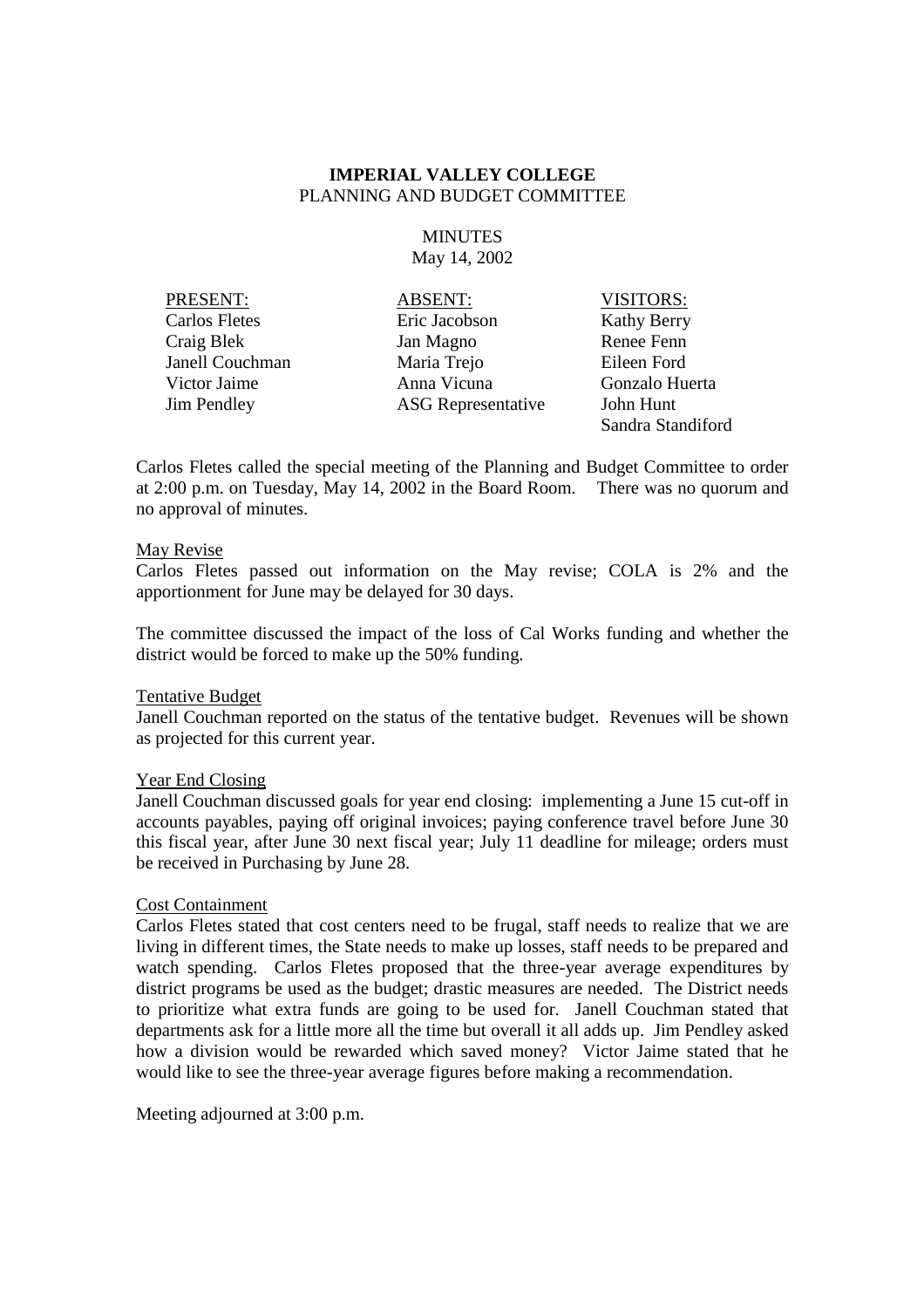# **Imperial Valley College** PLANNING AND BUDGET COMMITTEE

## **MINUTES** APRIL 24, 2002

PRESENT: ABSENT: VISITORS: Carlos Fletes Janell Couchman Renee Fenn Larry Welch (For Craig Blek) Anna Vicuna Eileen Ford Eric Jacobson Christine Sunday, ASG John Hunt Victor Jaime **Ted Ceasar** Jan Magno Gonzalo Huerta Jim Pendley

Maria Trejo Recorder: Gloria Anaya

Carlos Fletes called the regular meeting of the Planning and Budget Committee to order at 2:00 p.m. on Wednesday, April 24, 2002 in the Board Room.

## **Approval of Minutes**

*M/S/C by Magno/Pendley to approve the minutes of the March 27, 2002 meeting.*

#### **Funding for Crisis Team 2002-2003**

Ted Ceasar and Robin Staton made a presentation to the committee regarding the need to fund crisis intervention and prevention activities. IVC has formed a Crisis team that responds to the needs of individuals who are faced with a crisis of any kind. Funding is needed to train members of the Crisis team in areas of problem solving issues, stress management, and other related topics dealing with crisis intervention.

Outside consultants may be brought to train members of the Crisis team. Some members of the Crisis team have some experience in this matter but other do not. Funding is needed for team members to attend conferences or workshops. The total requested is \$10,800 (\$5,000 consultants, \$5,000 conference/travel, and \$800 for misc. items)

Jan Magno stated that she feels that this request should be part of the budget development process and not up to the committee to deny or approve. Carlos Fletes stated that sooner or later this committee will have to approve it or deny it. Carlos Fletes stated further that this would entail setting up a new department or cost center.

Jim Pendley asked where the concept originated. There have been a few incidents involving the death of a student or a faculty/staff member, and that is how this program came about.

Eileen Ford asked if it would be more cost effective to hire a consultant on an as-needed basis than to educate our own faculty/staff.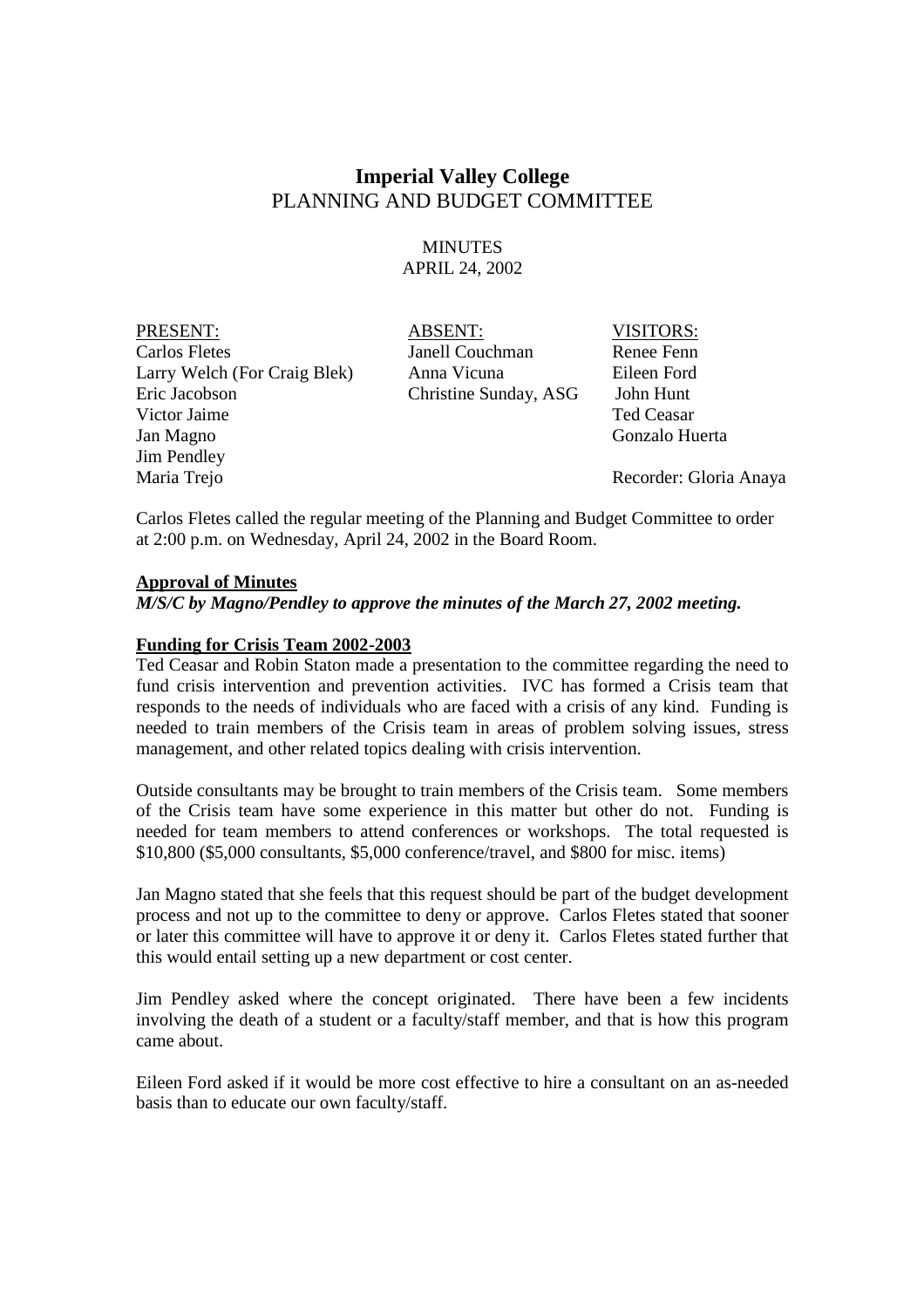Jan Magno stated that it is important that our staff be prepared. Carlos Fletes stated that since this is a new program, Planning and Budget will eventually have to make a decision regarding this program.

Jim Pendley stated that we needed assurance that this will not come back to us in a way of additional liability. Robin Staton stated that it may if we do not do anything about it.

There is no legal requirement for IVC to have a Crisis team. This committee is not making any recommendations at this time. It was consensus of this committee that Victor Jaime, Janell Couchman, and Carlos Fletes discuss this as part of the 2002-2003 budget process.

## **2002-2003 Budget Process**

The projected deficit is a \$20 billion for 2002-03. Departments are finalizing their budgets. The budget needs to be printed by the end of May 2002. There will be a meeting on Tuesday, May 14, 2002 at 2:00 p.m. in the board room (originally scheduled for May 8, 2002 at 1:00 p.m.). During this meeting, a draft of the 2002-2003 Tentative Budget will be distributed. There will be another meeting to discuss the draft on Thursday, May 23, 2002 at 2:00 p.m. in the Transfer Center (originally scheduled for Wednesday May 29, 2002).

## **Other**

The Insurance Committee is currently reviewing the medical insurance plan. There is a proposed 15% increase (\$300,000+) effective July 1, 2002, if no changes are made to the plan.

The workers comp insurance renewal is in from the current carrier, with a 36% increase. IVC has submitted a provisional letter of withdrawal, which gives the district the opportunity to shop and compare rates.

Janell Couchman asked if it was necessary to keep track of extended campus separately. After some discussion it was agreed that we do need to keep separating the extended campuses. Both full-time and part-time instructors need to be coded according to where they teach their course load.

## *Meeting adjourned at 3:18 p.m.*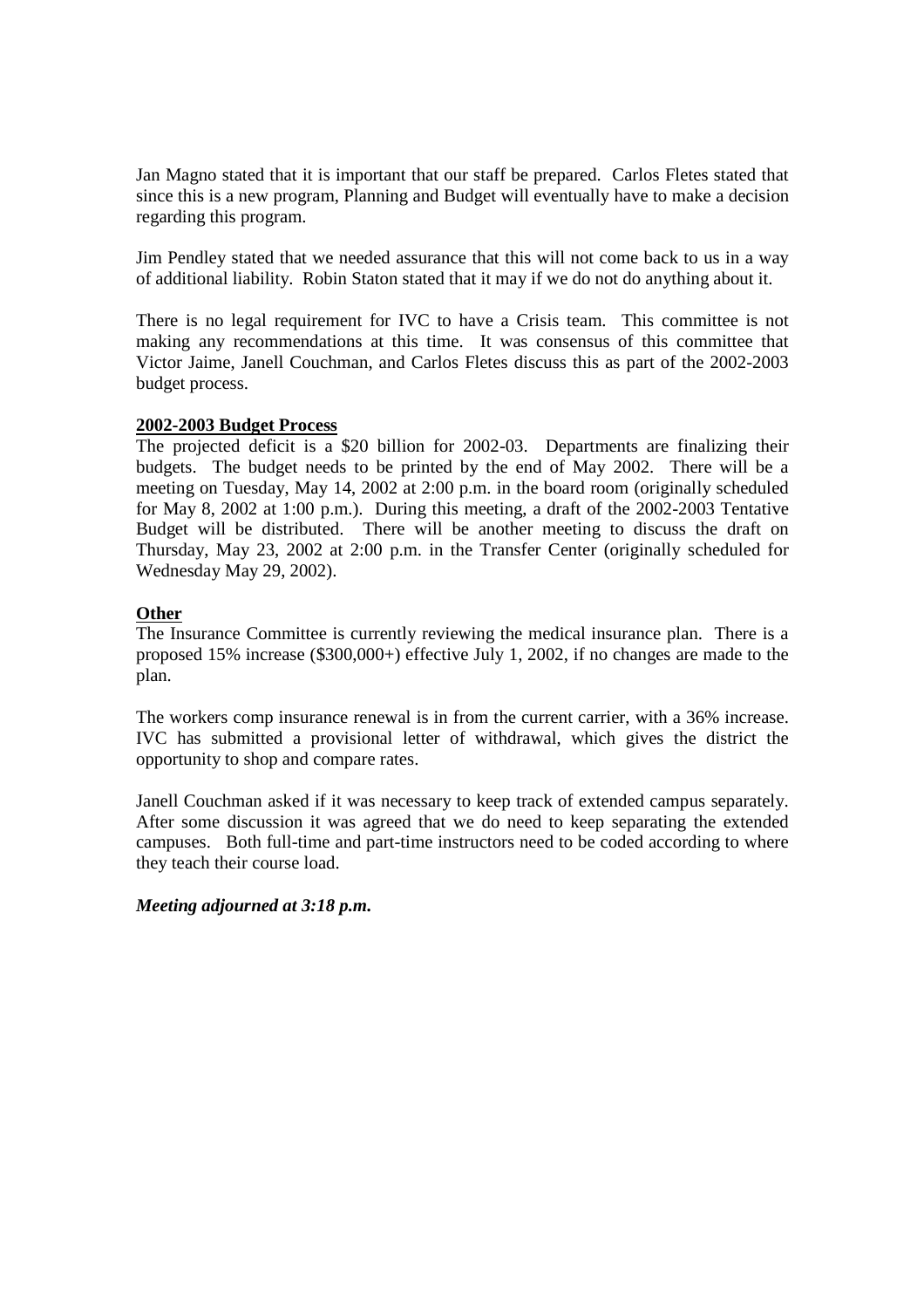**MINUTES** March 27, 2002

PRESENT: ABSENT: VISITORS: Carlos Fletes Renee Fenn Craig Blek Eileen Ford Janell Hodgkin John Hunt Eric Jacobson Sandra Standiford Victor Jaime Jan Magno Jim Pendley Recorder: Gloria Anaya Maria Trejo Anna Vicuna Christine Sunday, ASG

Carlos Fletes called the regular meeting of the Planning and Budget Committee to order at 2:00 p.m. on Wednesday, March 27, 2002 in the Board Room.

## Approval of Minutes

*M/S/C Jaime/Couchman to approve the minutes of the March 6 and February 27, 2002 meetings with the following corrections: March 6, 2002 minutes—PFE project funding proposals: coordinator was replaced by specialist and "for Spring 2002" was added at the end of the sentence following "being replaced".*

#### Funding for Computer Backup System

Carlos Fletes presented a proposal submitted by Saul Hom for funding consideration: \$22,400 for Administrative Database/Software Redundancy Standby Server. Data has been lost on two different occasions in the last year and a half. This issue has been discussed at the Admissions Operations Committee and there is general consensus that the College cannot wait until a complete computer system upgrade takes place to find a solution to this problem. The redundant system being proposed would ensure that a backup system is in place in the event the main system crashes.

Carlos Fletes stated that there appears to be no "soft" monies available. Sandra Standiford reiterated that is very important that a system be in place as soon as possible. Eric Jacobson asked if PFE monies could be used to buy the system; Carlos Fletes responded by asking if this activity would meet the triggers of PFE; the general consensus was that it would. Currently all PFE funds are allocated, but at the end of the year there may be some funds left over if the PFE allocations are not spent. Carlos Fletes stated that there may be some Bookstore funds available depending on the total revenue received by the end of the year.

Victor Jaime stated that this system is very important to IVC and suggested that it be purchased with district funds and then the district be reimbursed from PFE or bookstore funds if available. *M/S/C Magno/Jaime to approve the purchase of the computer back up system with district funds; the District to be reimbursed from PFE or book store funds if available.*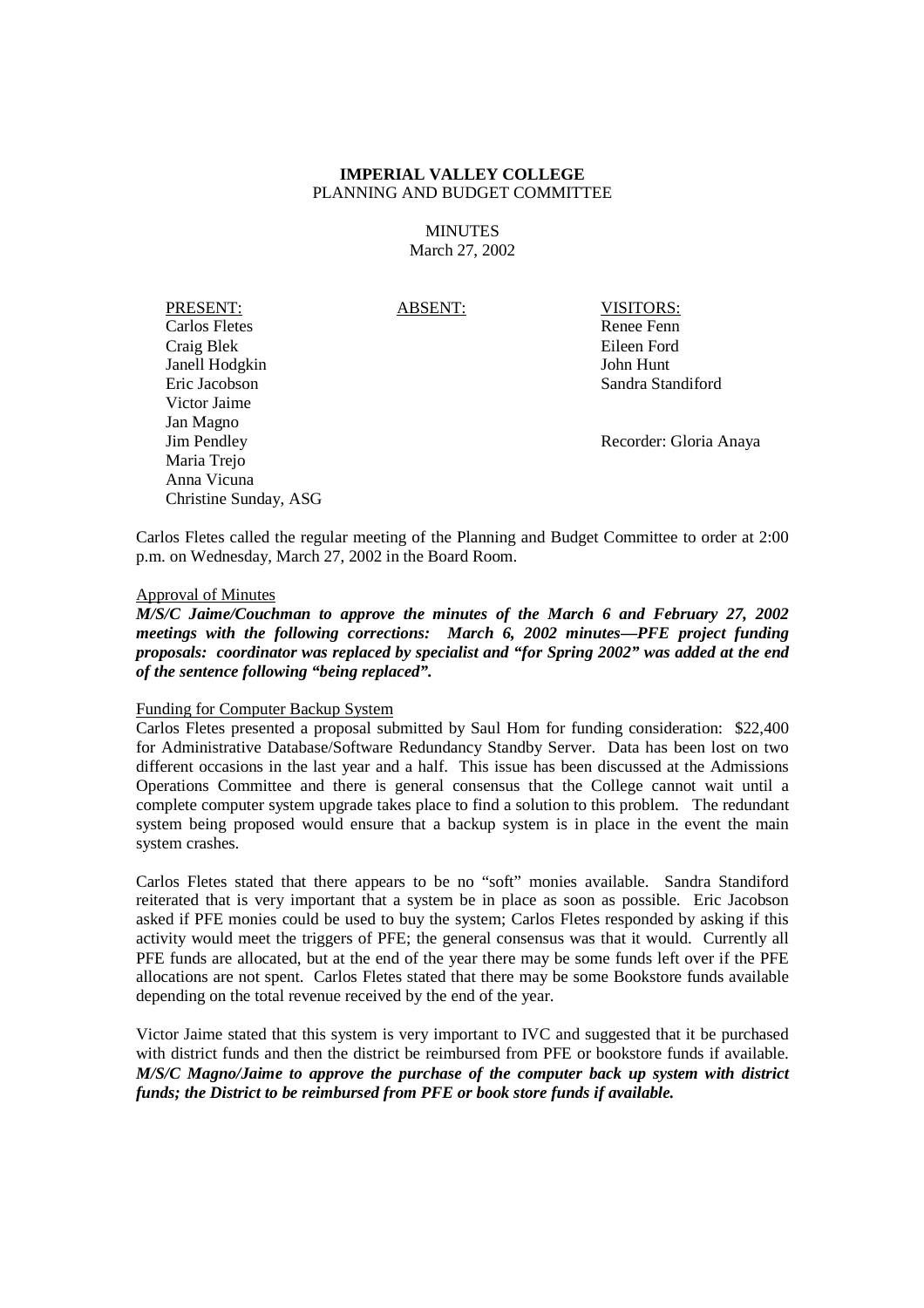#### Funding for El Centro Extended Campus Improvements

Carlos Fletes reported that several sites were being considered to relocate the El Centro Extended Campus. After analyzing all the pros and cons, it was decided to pursue the former Office Depot building on Imperial Avenue, next to Vons. This building is almost 29,000 square feet (three times the current space). The building is a big open warehouse, and would need extensive work to the interior including dropping the ceiling, rerouting the  $a/c$  ducts and lighting and putting up walls. The College is interested in signing a 15-year lease. The remodeling could be paid for upfront or it could be amortized over the life of the lease.

The committee discussed funding possibilities with PFE mentioned as a perfect fit for this type of project. There is currently about \$750,000 of one-time PFE projects, of which \$500,000 could be allocated for this project. This location provides the college with several opportunities to partner with other educational institutions such as University of Phoenix, ICOE, SBDC and others to share the cost. Contract education and Customer Service Academy were mentioned as possible activities for this new center.

Jim Pendley asked if the sale of alcohol at Vons would present a problem and the response was no, there is a Big John's are just a few feet from the present El Centro Extended Campus center.

Office Depot is proposing to lease the facility for .70 cents per square foot plus common area charges for an approximate cost of \$23,000 per month. Jan Magno suggested that the College use PFE funds to pay for the tenant improvements needed instead of incurring a long-term debt.

Carlos Fletes mentioned that this new site will be discussed with the Board at the April board meeting and he will report back to the committee when he has more concrete information.

#### Security for Extended Campus Centers

Carlos Fletes reported that Renee Fenn, Dean of Extended Campus has requested security coverage for the three extended centers due to recent instances of vandalism; the need is primarily in the evenings from 6:00 p.m. to 10:00 p.m., Monday through Friday. The cost for the remainder of the school year is approximately \$5,600. This item will be on the agenda for approval at the April 10 board meeting.

#### 2002-2003 Budget Process

The deadline to enter the budget on-line will be moved to the Friday after Spring break. Departments are encouraged to meet the deadline so that there is enough time to review the budget with their respective Vice Presidents before meetings are scheduled with business office staff.

#### **Other**

Carlos Fletes reported that personnel from Follett's will visit the campus on April 15 and 16. Everything is on schedule for the transition; Aztec Shops has been very accommodating. Follett will be ready to sell books for the summer 2002 and for book buy back.

Meeting was adjourned at 3:05 p.m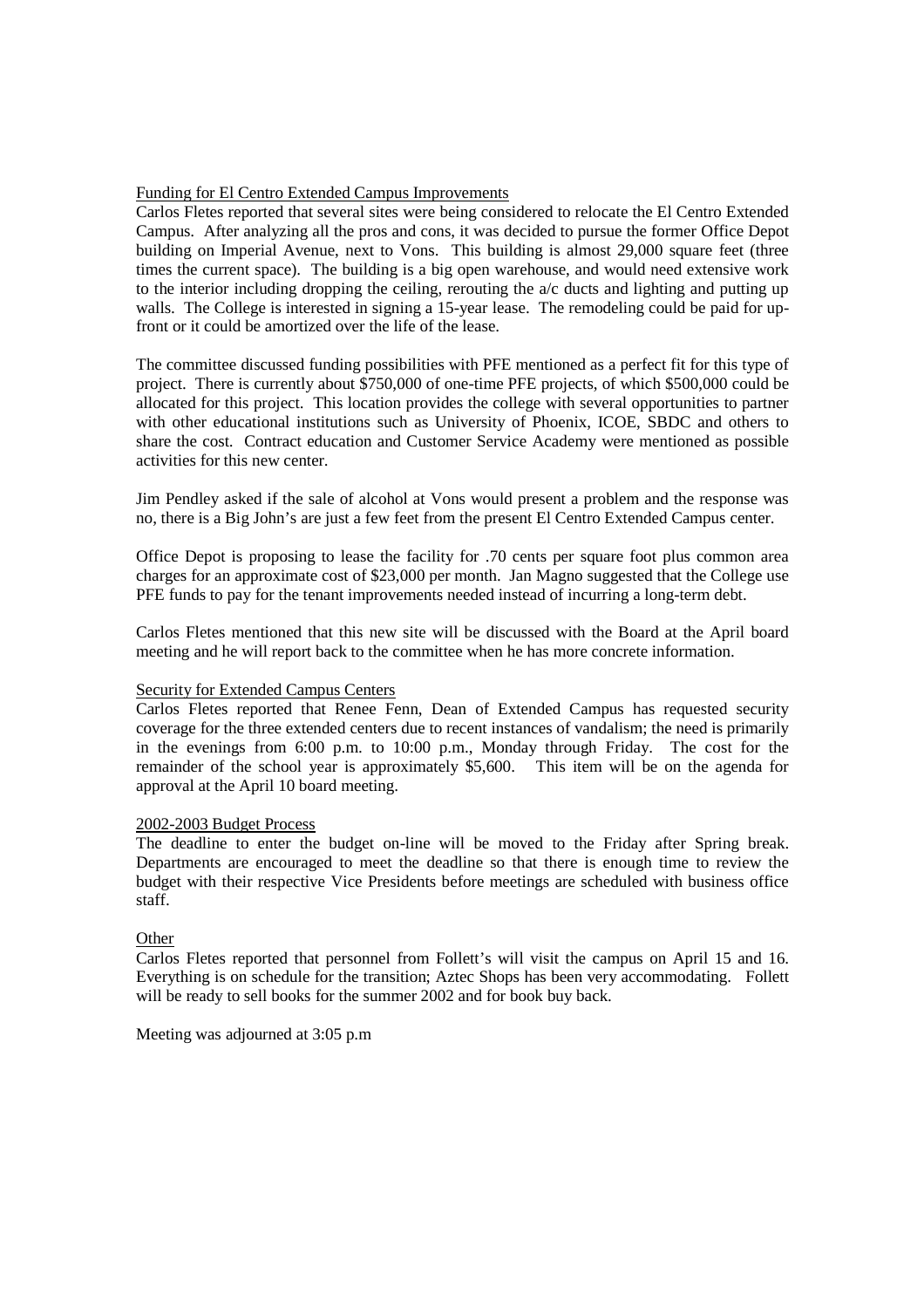## [SPECIAL MEETING]

## MINUTES March 6, 2002

PRESENT: ABSENT: VISITORS: Carlos Fletes Janell Hodgkin Gloria Anaya Craig Blek Maria Trejo Kathy Berry Victor Jaime Ana Vicuna John Hunt Eric Jacobson (for Frank Rapp) Mike Lopez, ASG Jan Magno Jim Pendley

## *Carlos Fletes called the Special Meeting of the Planning & Budget Committee to order at 1:10 p.m..*

## **PFE Fulltime Positions**

The President's Cabinet approved a Nursing Faculty position and an ECE Faculty position last Fall as temporary Fulltime. Neither position was filled because the college could not find someone that was willing to come to work for one semester only. Planning and Budget and the President's Cabinet agree that it would be in the best interest of the students of Imperial Valley College and these programs to seek these two positions on a Fulltime Tenure Track status contingent upon continued PFE funding.

## **PFE project funding proposals**

After an analysis conducted by the Business Office, it was determined that there is \$120,000 of PFE monies available for redistribution. \$90,000 comes from current year allocation and \$30,000 comes from last year's carryover. \$60,000 comes from the two temporary positions that Nursing and ECE were not able to fill for the Spring 2002 semester and \$30,000 comes from the Tutorial Coordinator position that is not being replaced.

Instruction departments and Student Services departments submitted proposals. The total for instruction was \$65,177 and the total for Student Services was \$37,500, leaving a total of \$17,323 (\$18,000) unallocated.

Carlos Fletes shared with the committee a directive that was received from the Chancellor's Office, which states that Instructional Equipment funds must be shared with Students Services. After some discussions it was decided that since there were still some funds available from PFE, that the Instruction Department would revisit their Instructional Equipment funding requests and determine which ones could be funded out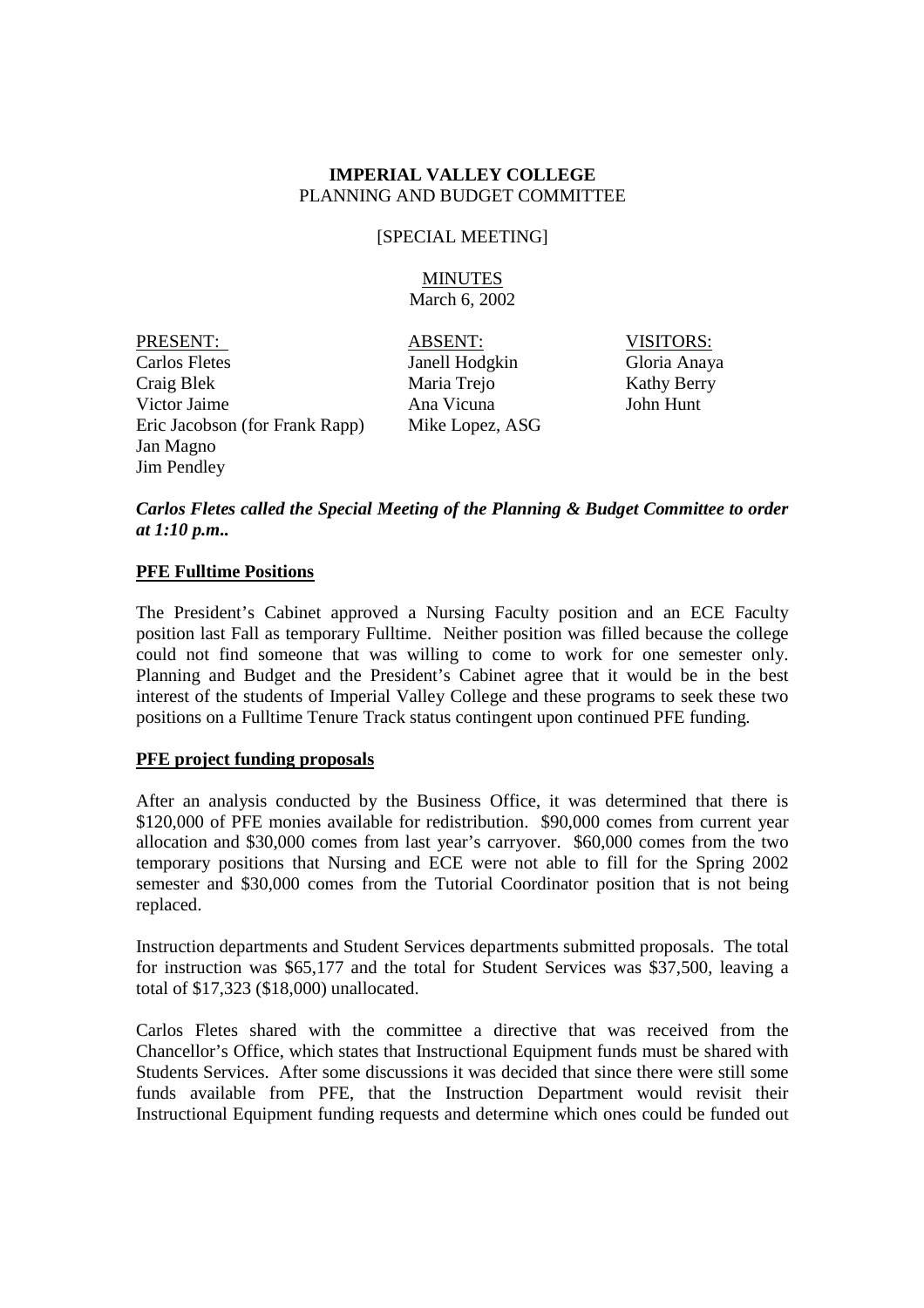of PFE instead of Instruction Equipment Funds since Student Services had some funding requests that would have a better fit under the Instructional Equipment Grant than under PFE. Dr. Victor Jaime and John Hunt are to meet and communicate the results of the meeting to Carlos Fletes.

The following is a list of project funded out of PFE:

| • Microfilm Reader/Printer                 | 19,000           |  |
|--------------------------------------------|------------------|--|
| • Additional funding for tutoring services | $8,000$ on-going |  |
| • Career Center Computer Lab (8 stations)  | 10,500           |  |
| • Various Instructional Departments        | 65,177           |  |

Regarding the funding allocation (\$137,000) for a Firing Range, there is sill no clear indication of when the funds will get spent. An MOU between the JPA and the College may be needed to make sure that the funds are spent by June 30, 2002.

*Next meeting is scheduled for Wednesday, March 27, 2002, in the Board Room.*

## *Meeting was adjourned at 2:00 P.M.*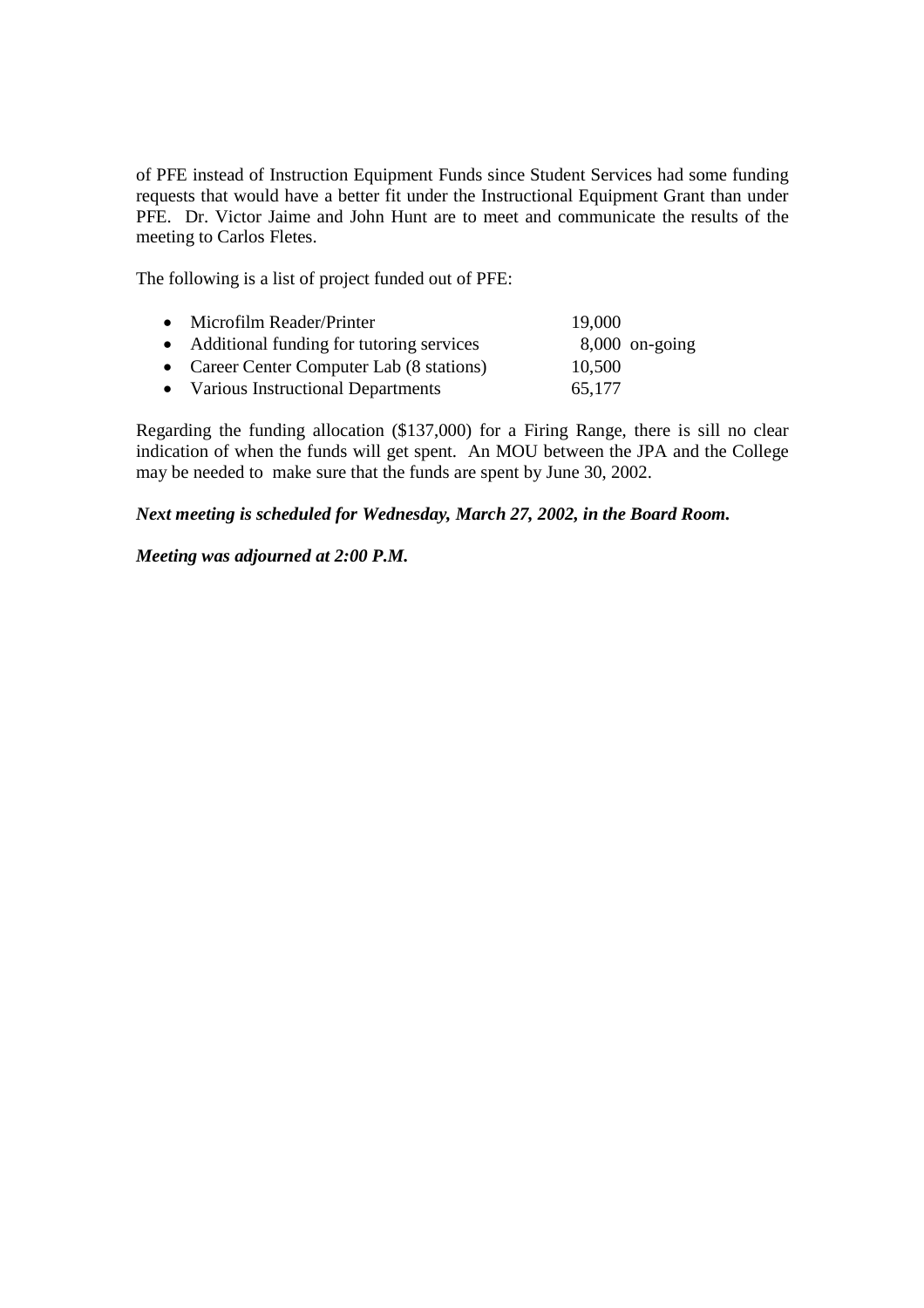MINUTES February 27, 2002

PRESENT: VISITORS: Carlos Fletes Gloria Anaya Craig Blek Kathy Berry Janell Hodgkin Eileen Ford (for John Hunt) Victor Jaime Gonzalo Huerta Eric Jacobson (for Frank Rapp) Jan Magno Jim Pendly Maria Trejo Ana Vicuna Christine Sunday, ASG

## *Carlos Fletes called the Regular monthly meeting of the Planning & Budget Committee to order at 2:00 p.m., February 27, 2002.*

## Approval of Minutes:

There were no changes to the previous minutes. Minutes were approved.

- 1. First by Jan Magno
- 2. Second by Janell Couchman

Carlos Fletes announced that there was an electrical emergency on campus. Found was a bad transformer and power would be shut down between 3:30-5:30 on a portion of the campus.

## 2001-2002 First Principal Apportionment:

Carlos Fletes reported that the  $1<sup>st</sup>$  Principal Apportionment is in but he has not had time to analyze it. COLA is still at 3.87% but the Apportionment is showing a deficit of .2% or approximately \$39,320.00. While this is not a large sum, this is an indication that the slow economy is already having an impact on our budget. Growth is being funded at 85% for 2001-2002. It is estimated that the state will only be able to fund 50% of all the growth in the state, so there is a possibility that we will not be able to hold on to every growth dollar we receive. If this is the case, the state can come back in February of 2003 and make a prior year adjustment to our apportionment.

#### 2002-2003 Budget Process:

Janell Couchman reported that we are not ready to start the 2002-2003 budget process until certain account codes are established as per GASB 34 & 35 guidelines. Janell will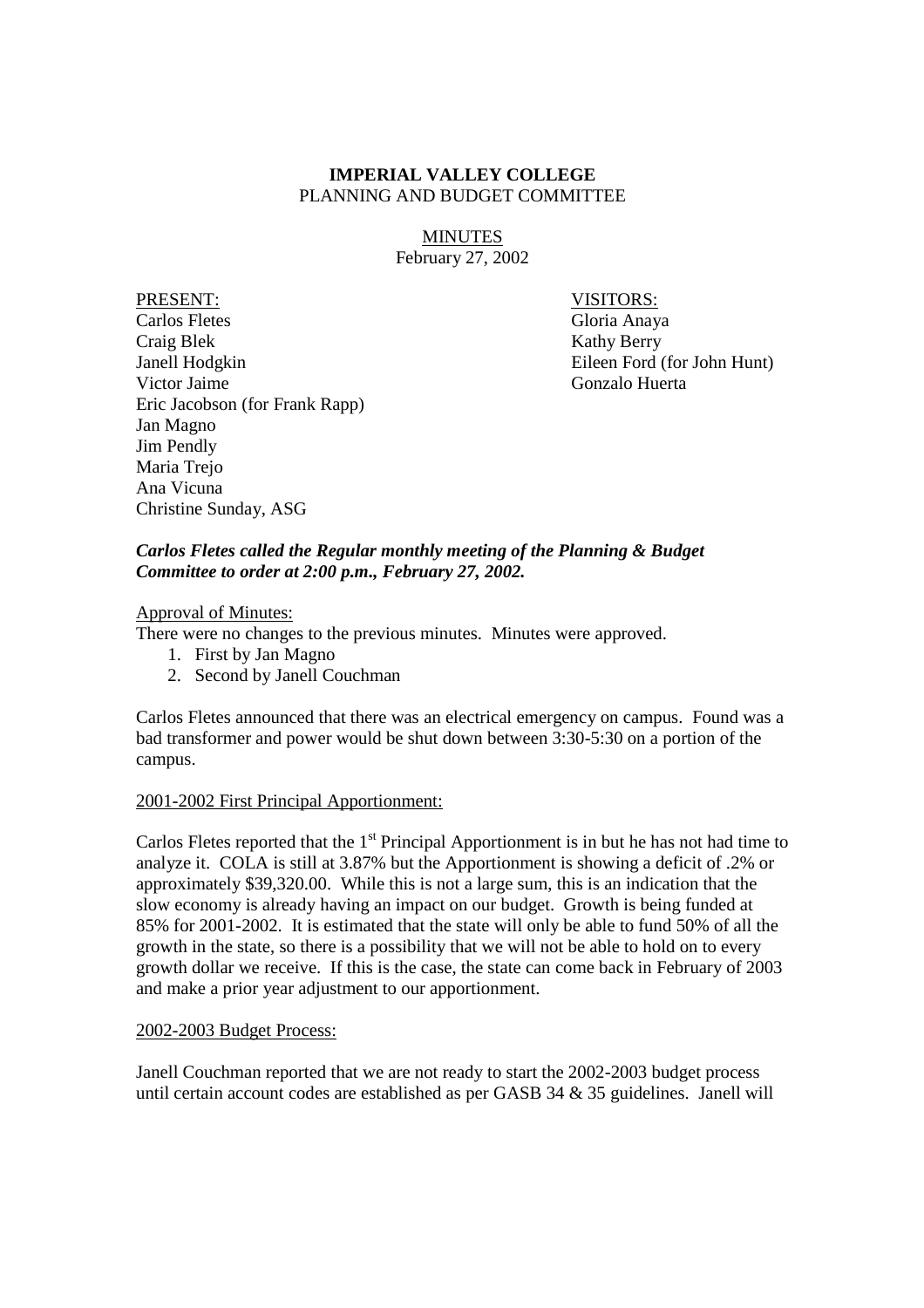meet with Saul Hom when he gets back from a conference to discuss the changes in more detail. A lot of changes/adjustments will need to be made manually.

Janell handed out a three-year expenditure analysis for review. This report does not include PFE programs and categorical programs. The committee members were asked to look over the report and use it to make suggestions at the next meeting. Janell stated that she came up with the format of this report, but if anyone would like to see it done differently, to let her know.

Carlos Fletes reported that the State is now looking at a 17 billion dollar deficit over the next two years, so this committee will needs to make a recommendation for reductions for the upcoming 2002-2003 budget. There is a concern that the 2002-2003 State Budget may not be adopted until late in the year, possibly not until October or November 2002.

#### Partnership for Excellence Budget:

Janell Couchman handed out an expenditure report for FY 2001-2002. There are several accounts out of this year's funds and last year's carry-over where there has been no activity. Carlos Fletes noted that it is very important that PFE and other special program funds are spent (i.e. TTIP) because when funds are not spent in a timely manner, we send the wrong message to the state.

There appears to be some funds that can be re-allocated so that they are spent by June 30, 2002. John Hunt submitted a proposal from instruction requesting that several items be funded out of PFE. It was the consensus of the committee that a special meeting be set for Wednesday March 6, 2002 to accept and review proposals from all areas.

The committee discussed the two positions from Early Childhood Education and Nursing. These positions were approved as temporary fulltime for one semester, with the understanding that Planning and Budged would make a recommendation for permanent funding out of PFE once the Governor's budget came out and PFE funding was to continue. The 2002-2003 Governor's Budget does include PFE funding at the 2001- 2002 level. A motion was made by Victor Jaime and seconded by Craig Blek that these positions be funded as full-time faculty contingent upon continued PFE funding. Carlos Fletes will take the recommendation to cabinet this coming Tuesday March 5, 2002.

## *Next meeting is scheduled for Wednesday March 6, 2002 at 1:00 p.m. in the Student Affairs Conference Room.*

*Meeting adjourned at 3:00 p.m.*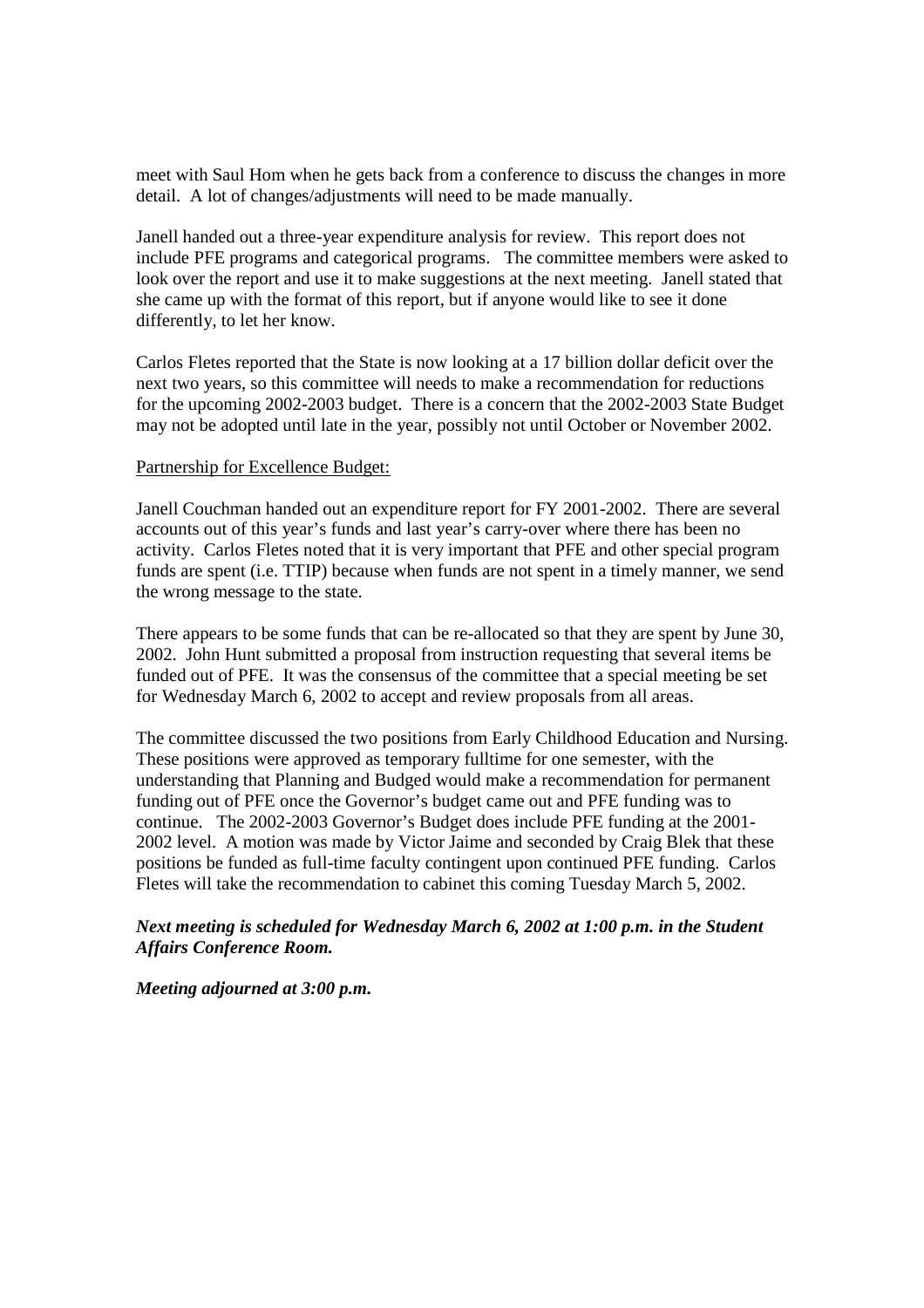#### MINUTES

February 8, 2002 [Special Meeting]

PRESENT: ABSENT: VISITORS: Carlos Fletes Craig Blek Gloria Anaya Janell Hodgkin Mike Lopez, ASG Sandra Lopez Victor Jaime Maria Trejo Norma Nunez Eric Jacobson (for Frank Rapp) Jan Magno Larry Welch (for Jim Pendley) Ana Vicuna

Chair Person Carlos Fletes called the special meeting of the Planning & Budget Committee to order at 2:00 p.m., on February 8, 2002.

Approval of Minutes: Minutes were not approved at this meeting

#### 1. Funding for Technology Upgrade

Carlos Fletes started the meeting by presenting an analysis of the 4000's and 5000's accounts as prepared by Janell Couchman. This analysis showed the amount spent-to-date in these categories and it showed the available balance. After some discussion, the committee came to the conclusion that there is no money that can be allocated out of these accounts for the purpose of upgrading our computer system.

Carlos Fletes stated that this committee has already expressed its support for this project and that it was time that we make a formal recommendation to Cabinet regarding funding for this project.

It is estimated that the total cost of this project will be between 3 to 4 million dollars and that if amortized over 10 years the annual cost would be around \$400,000, and if amortized over 20 years the annual cost would be around \$250,000. (this information was obtained after the meeting) Janell Couchman asked if that cost included software, and Carlos Fletes answered that approximately 1.5 million dollars would be for software and the rest would represent consulting fees including about 2.5 FTE personnel from consulting firm (these are estimates provided by Campus Works). Jan Magno asked if it was possible to find out the breakdown of the cost by project, so that if we could not afford the total project, maybe we could be selective and only implement a section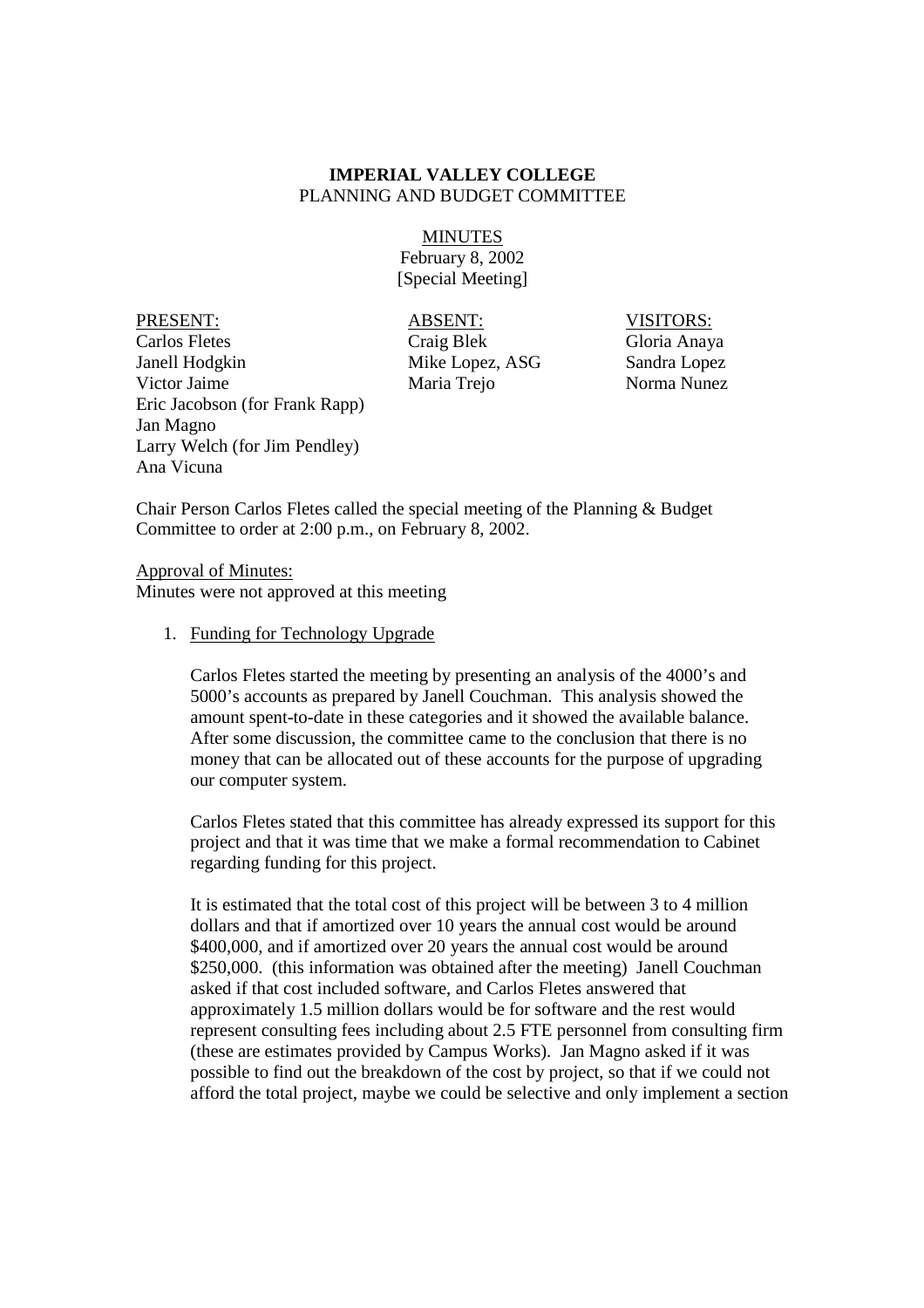at-a-time. The college is also considering Collegis and Strata as potential consulting firms for this project.

Larry Welch stated that he would like to see the full report as provided by Campus Works, but after some discussion, it was determined that the full report would probably say the same thing as the summary but with more detail. For the purpose of funding, it was decided that we did not need to see the full report to make a recommendation. We just need to make sure that we analyze the report very thoroughly before we sign the dotted line.

Carlos Fletes stated that on the table we have PFE funds and district funds. He also stated that the committee needs to make a recommendation soon. Janell Couchman stated that we should also look at other funding alternatives like administrative allowances (indirect cost) as allowed by certain federal and state projects. Programs mentioned were Child Development, Federal Trio Programs and other state categorical programs. Currently all revenue generated from these indirect cost accounts is going to the general fund to fund various activities. Some of the administrative allowance revenue is being put back into those categorical programs.

After a long discussion in this matter, the committee came out with the following recommendation: The Planning and Budget Committee recommends that 50% of the funding comes out of Partnership for Excellence and the other 50% comes out of district funds. A portion of the district commitment for this project can come by re-directing the administrative allowance revenue from the federal and state programs to this particular project. What this means is that the district will be using funds from district reserves to pay for its share, leaving that much less money in reserves for other activities. The committee understands that everyone will benefit by having a computer system that will meet the needs of this institution.

Carlos Fletes had to leave the meeting and Janell Couchman took his place.

2. PFE current budget/expenditure analysis

Janell Couchman presented a report of PFE which showed both carryover from last year and current year. There are some carryover accounts that need to be looked at, i.e. Ag. Tech., Mat. Counseling, etc. The book loan account needs to be reconciled. Salaries for permanent positions are ok, but there are some positions that have not been filled. Tutoring has tripled and currently there are not enough funds to provide the much needed one-to-one tutoring. PFE budget needs to be reviewed at the next meeting.

*Meeting was adjourned at 3:20 p.m. by Janell Couchman. The next meeting is scheduled for Wednesday, February 27, 2002 at 2:00 p.m. in the Board Room.*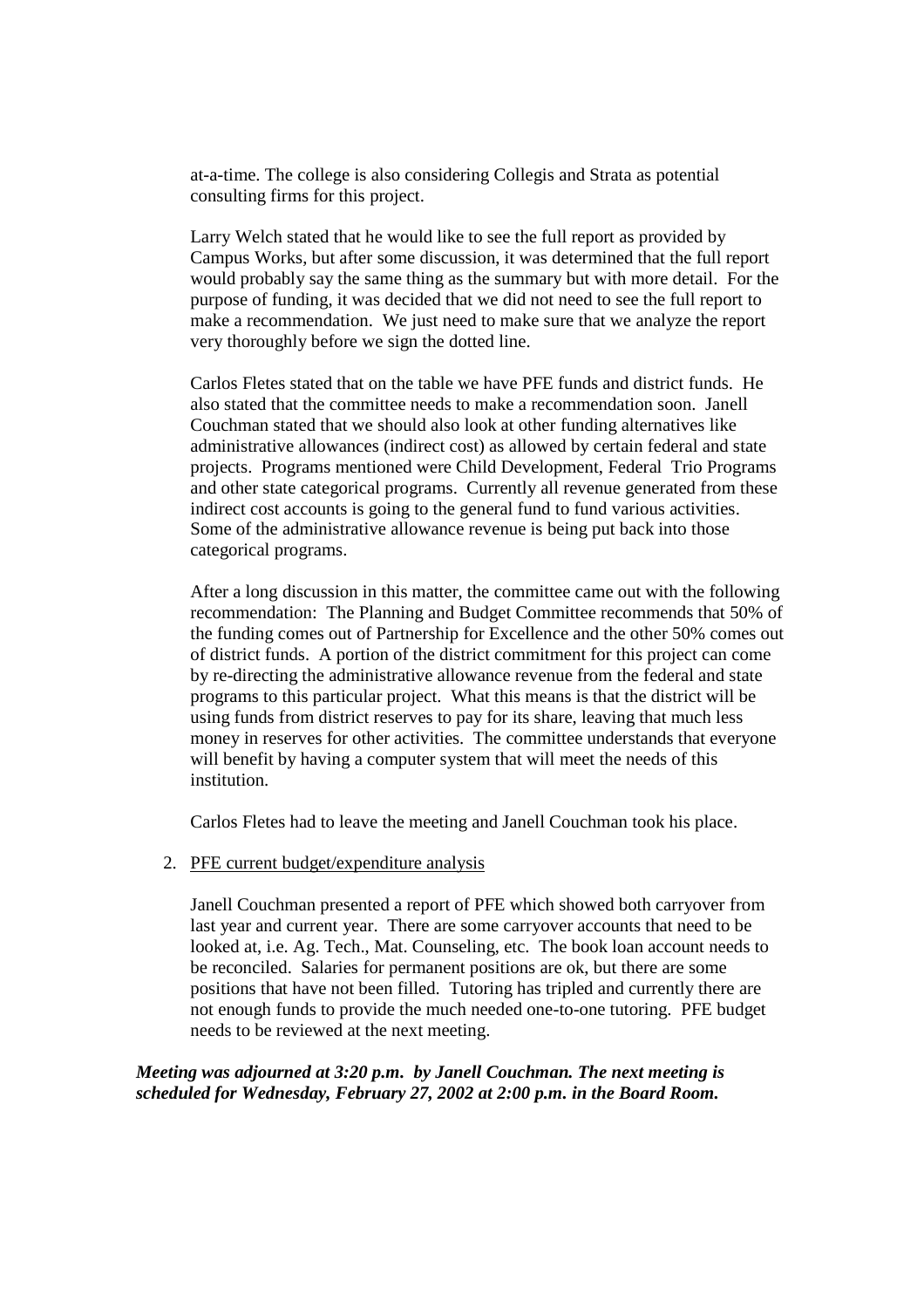MINUTES January 23, 2002

PRESENT: ABSENT: VISITORS: Carlos Fletes Craig Blek Lenny Fabian Victor Jaime Janell Hodgkin Eileen Ford Jan Magno Frank Rapp Gonzalo Huerta Larry Welch (for Jim Pendley) Anna Vicuna John Hunt Maria Trejo Patricia Robles Mike Lopez, ASG Gloria Anaya

Carlos Fletes called the regular monthly meeting of the Planning & Budget Committee to order at 2:00 p.m., January 23, 2002, in the Board Room.

## Approval of Minutes

## *Carlos Fletes mentioned there were no minutes for the previous meeting. Minutes will be available on the next meeting. No minutes were approved today.*

#### Customer Service Committee Budget request

Lenny Fabian spoke before the committee and presented a budget request for review. Lenny reported that funds were allocated last year, but were never used because the program was just getting of the ground. The committee agreed. Victor Jaime suggested that funds be allocated for such an important project. A motion was made by Victor Jaime and was seconded by Maria Trejo that the committee approve the budget request as presented. Jan Magno asked if we could find the money, and Carlos Fletes reported that funds could be found within the current budget.

Victor Jaime suggested that the IVC Foundation be contacted for financial support, but after some discussion, it was decided that this program recognizes employees and not students; therefore District funds should be the sole funding source. The motion was approved with the following vote:

- $\bullet$  NO=1
- $YES=6$

Jan Magno suggested that in the upcoming year, this funding should fall under the President's Budget and that the customer service committee should not have to come back every year to request funds. The Planning & Budget committee members agreed.

Lenny Fabian thanked the members of the Planning & Budget for their support.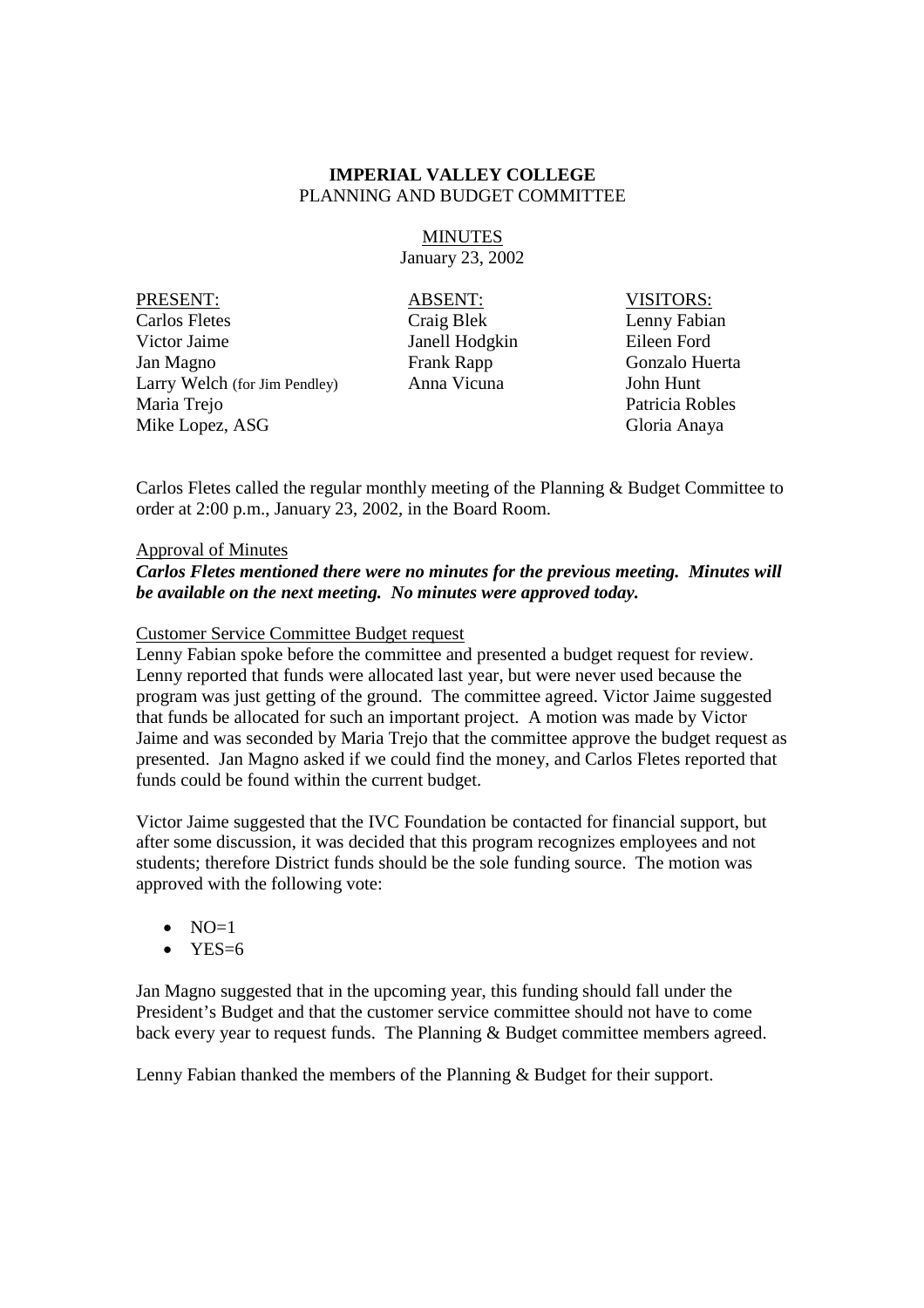## Governor's Budget Proposal

Carlos Fletes reported attending the 2002-2003 State Budget workshop. The Governor proposed serious budget cuts in the areas of Matriculation, CalWORKs, TANF and other programs. The good news was that there is a proposed 2.15% COLA and 3% growth. While this is good for the system it is not enough. There is hope that COLA could go up to 2.4% but it is not expected to go over 2.5%. While 3% growth is good, it is estimated that it would be enough to fund only 50% growth of every college District in California.

Carlos Fletes reported that a lot could change before the Governor comes up with the May revise of the 2002-2003 Budget in mid May 2002.

For more information about the 2002-2003 Budget, you could visit this website:

## *www.ccleague.org\leginfo*

then click on State Budget.

## IVC Computer System Upgrade funding

Carlos Fletes reported that the committee must make a recommendation soon regarding funding for this project. The committee proceeded to discuss that the money needed is approximately \$3-4 million dollars, and there is a possibility of financing through Lease Revenue Bonds or a Loan for \$400,000.00-\$500,000.00 dollars per year for a period of eight to ten years.

While the committee acknowledged that Partnership for Excellence funding would be appropriate, it was also strongly recommended that District funds be committed. A possible 50/50 split was suggested between PFE and District funding.

Carlos Fletes was asked to produce a report of the 4000's supply accounts and 5000's service accounts to explore Budget reductions in these areas to come up with the amount needed for the District's share. If a 50/50 split is recommended, in a year where a Statewide deficit is inevitable, the \$200,000,00 to \$250,000,00 dollars will have to come from Budget reductions in the areas mentioned above.

If the funding raised from Budget Reductions is not enough, other funding alternatives will have to be explored. Funds could be set aside from District reserves, but that means that there will be fewer funds available for other purposes.

After some discussion, the feeling was that the campus community in general is in support of doing something to improve our computer system. The financing of this project must be well planned for it will impact everyone. This project must have District support and commitment. If PFE funding is used and PFE funding is cut by the State in the future, we will need to be prepared to make some hard decisions to provide for the loss in funding.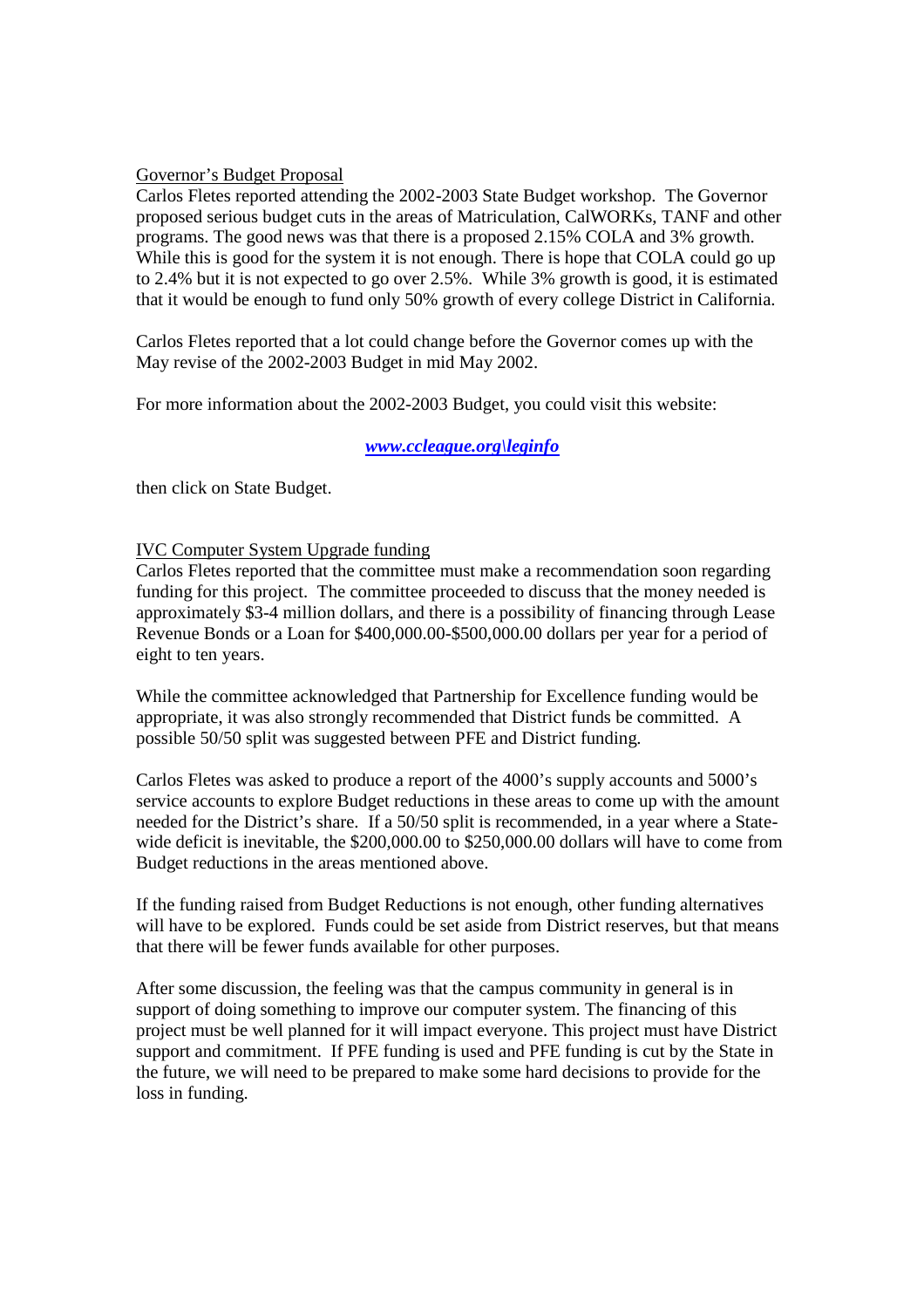John Hunt suggested that this issue be placed on the Academic Senate and College Council agenda's for information and discussion.

The final decision must have a financial commitment from the District.

*Meeting adjourned at 2:55 p.m. by Carlos Fletes.*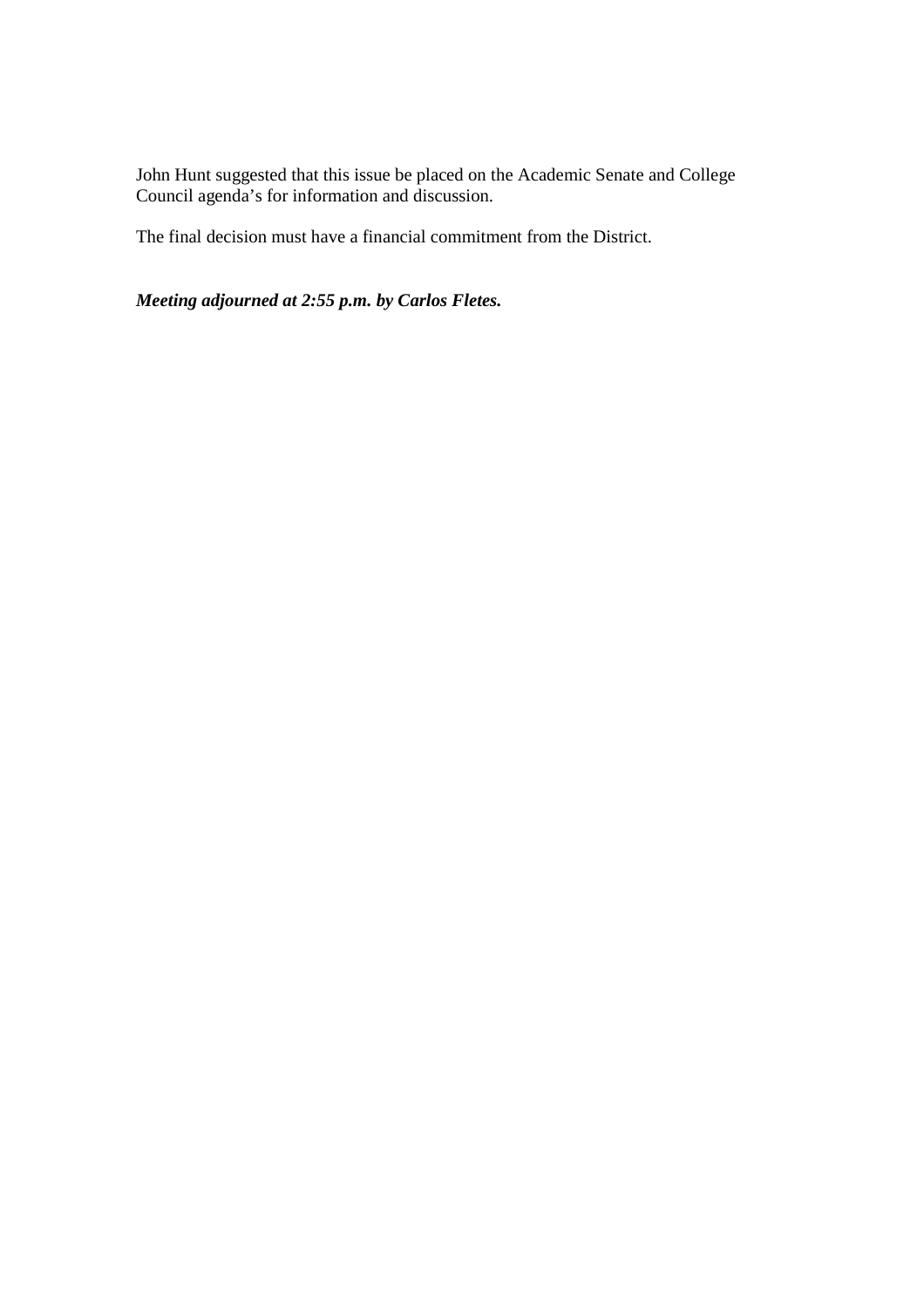**MINUTES** October 31, 2001

PRESENT: ABSENT: VISITORS: Carlos Fletes none Ted Ceasar Craig Blek Kathy Berry Janell Hodgkin Eileen Ford Victor Jaime Becky Green Jan Magno Gonzalo Huerta Frank Rapp **Example 2018** Eric Jacobson Jim Pendley Grayce Lopez Maria Trejo Anna Vicuna Mike Lopez, ASG

Carlos Fletes called the regular meeting of the Planning and Budget Committee to order at 2:00 p.m. on Wednesday, October 31, 2001 in the Board Room.

#### Approval of Minutes

*M/S/C Hodgkin/Vicuna to approve the minutes of the September 26, 2001.* Carlos Fletes noted that the actual amount of PFE funds allocated to the Reading/Writing/Language Lab was \$623,259.

#### Additional Funding for Reading/Writing/Language Lab

Carlos Fletes reported that additional funding will be needed to complete the lab. The District will be going out to bid for power service to the building. Data lines will also be required which involves trenching to the 900 building, hubs, switches and cabling. The estimate for flooring (commercial carpet) is \$23,520, the estimate for the concrete apron and sidewalk is \$27,615, and the low quote for counters was \$96,000. The total cost is \$737,557 (not including equipment). The current budget is \$623,259; an additional \$114,298 is needed. After some discussion, it was determined that none of the carryover funds are available for reallocation. The committee proceeded to discuss PFE funding and TTIP funding before taking action on this item.

#### Partnership for Excellence (PFE) Funding Proposals

Business Services did not submit any proposals, Student Services submitted one proposal to employ two part-time counselors at extended campus, and Academic Services submitted various proposals totaling \$404,839, including a proposal for a firing range (\$137,000). Eric Jacobson, Chair of the Behavioral Science Division provided some background information on the firing range proposal: POST and three administration of justice classes need access to a range. The land is owned by the City of El Centro and the County of Imperial, the proposal does not include a building. Later if more agencies commit to the project, a building may be considered. The range would be owned by a joint powers authority, not by the College. The benefit to the college will be free use.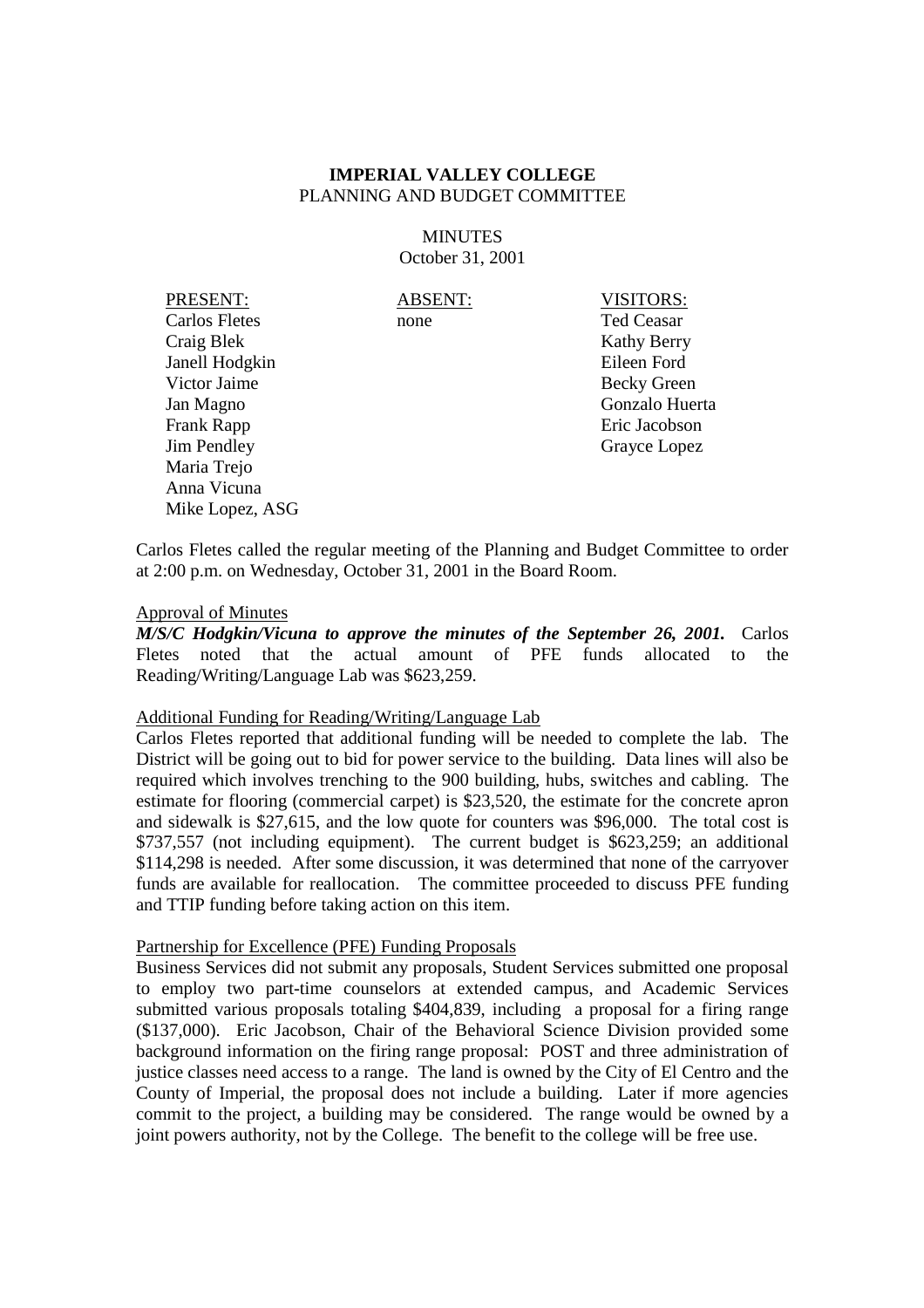## District Self Assessment for PFE

Victor Jaime and Carlos Fletes informed the committee that a report containing the district's self assessment of PFE goals met is required from each district by February 2, 2002. A sub-committee consisting of Frank Rapp, Janell Hodgkin, Jan Magno, and Gonzalo Huerta was formed. The ASG will appoint a representative. Dawn Chun and Saul Hom will also be invited to participate.

#### TTIP Funding

*M/S/C Jaime/Hodgkin to allocate \$97,000 in TTIP funds to computers for Reading/Writing/Language Lab.* It was the consensus of the committee that the Deep Freeze (\$3,850) and Time Keeper (\$6,500) software needed for use in the student labs be purchased with TTIP funds also.

## PFE Proposals—Continued

With the funding of the computers for the Reading/Writing/Language lab from TTIP monies, it was determined that there were sufficient funds to approve all the other PFE proposals received. *M/S/C Jaime/Pendley to approve all the proposals submitted for PFE funding.*

Jan Magno noted that trigger 4 only relates to English and Math, and only the Reading/Writing/Language lab proposal meetings trigger 4. The committee agreed that all other references to trigger 4 will be deleted.

#### Status of State Budget 2001-02, and 2002-03

Carlos Fletes reported that the state is projecting a \$13 billion deficit over the next two years and all funding not in the base is at risk. All special funds are up for grabs. The scheduled maintenance funds for 2001-02 have been restored at 33%, there is no word yet on restoration of Instructional Equipment funds. Part time faculty allocation: the funds will be released in February 2002. Growth may be funded at 64%, this will be determined in February.

#### **Other**

Jim Pendley asked when PFE funds would be available in the budget, Janell Hodgkin reported that the funds will be available this week.

Jan Magno reported that College Council is asking for presentations from all other committees, she invited Planning & Budget to make a presentation at the November College Council meeting.

Meeting adjourned at 3:12 p.m.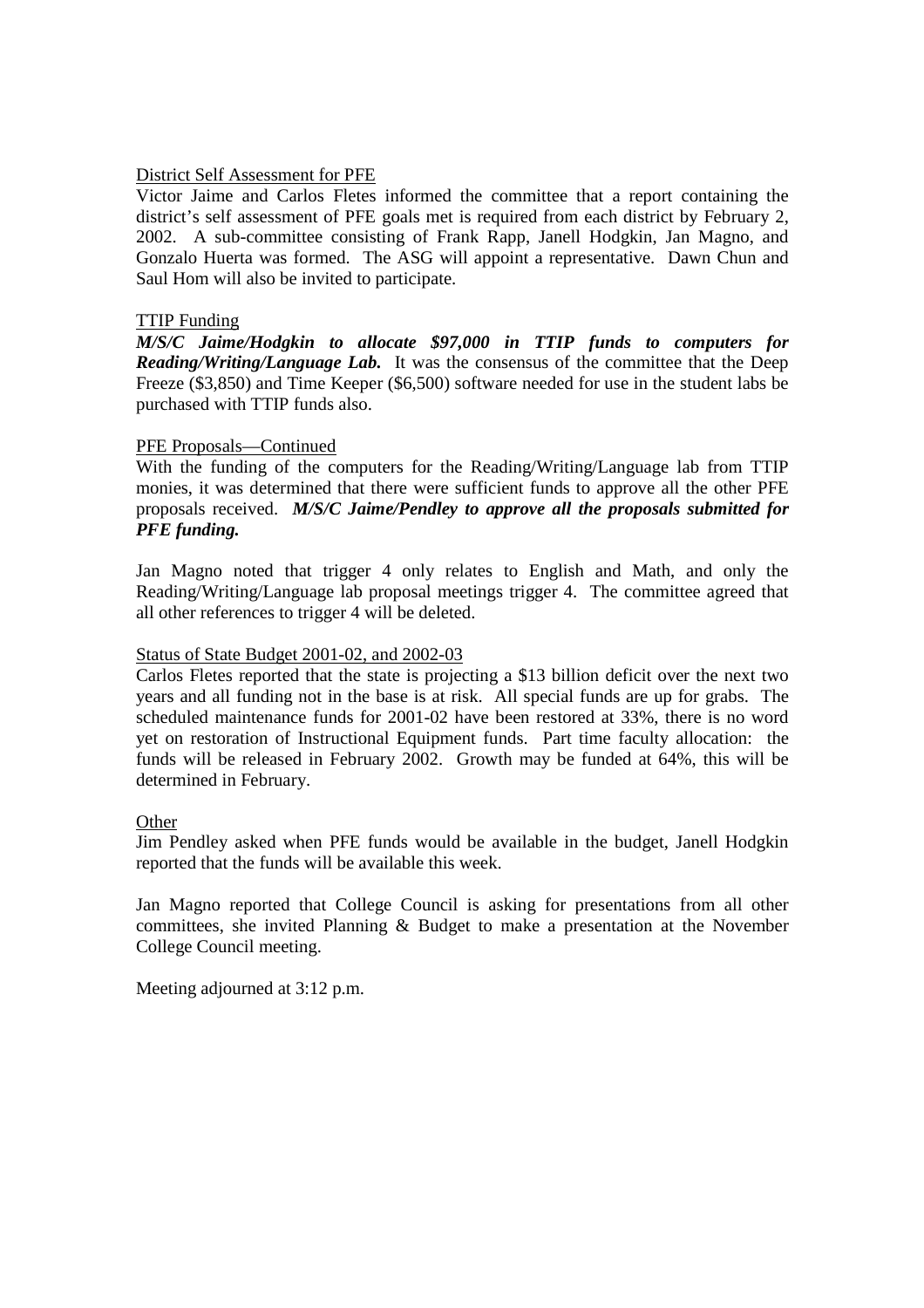## **MINUTES** September 26, 2001

PRESENT: **Carlos Fletes** Craig Blek Janell Hodgkin Jan Magno Frank Rapp **Jim Pendley** Maria Trejo Anna Vicuna Mary Waters, ASG Representative

**ABSENT:** Victor Jaime **VISITORS:** Eileen Ford Gonzalo Huerta John Hunt

Carlos Fletes called the regular meeting of the Planning and Budget Committee to order at 2:00 p.m. on Wednesday, September 26, 2001 in the Board Room.

#### **Approval of Minutes**

M/S/C Pendley/Magno to approve the minutes of the September 5, 2001 meeting.

New Members

- 12

Chairman Fletes welcomed Craig Blek and Jim Pendley, the new faculty representatives. He also welcomed Mary Waters, the ASG representative.

#### Partnership for Excellence

The committee reviewed a report showing the PFE carryover (\$734,000, of which \$622,000 is allocated to the Reading/Writing/Language Lab).

 $623,259$ 

The new PFE allocation is approximately \$1.4 million. Ongoing items such as salaries (including salary increases) have been budgeted. Approximately \$418,000 is available for redistribution. Janell Hodgkin asked that requests for PFE funding indicate whether on-going or one-time monies are needed. Proposals are due to area vice presidents by October 24, and will be considered by the committee on October 31.

The committee discussed how much money is needed to completely fund the R/W/Lang Lab. The lab will be using existing furniture and computers, but additional computers will be needed. Counters and computer tables will be the main expense of furnishing the interior. It was noted that TTIP funding can also be used since the computers are for student use. Eileen Ford was asked for an estimate for cost of new computers, she estimated \$90,000 for 75 computers. Other costs include switches, hubs and wiring. It was the consensus of the committee that a proposal including all costs for the completion of the R/W/Lang Lab is needed.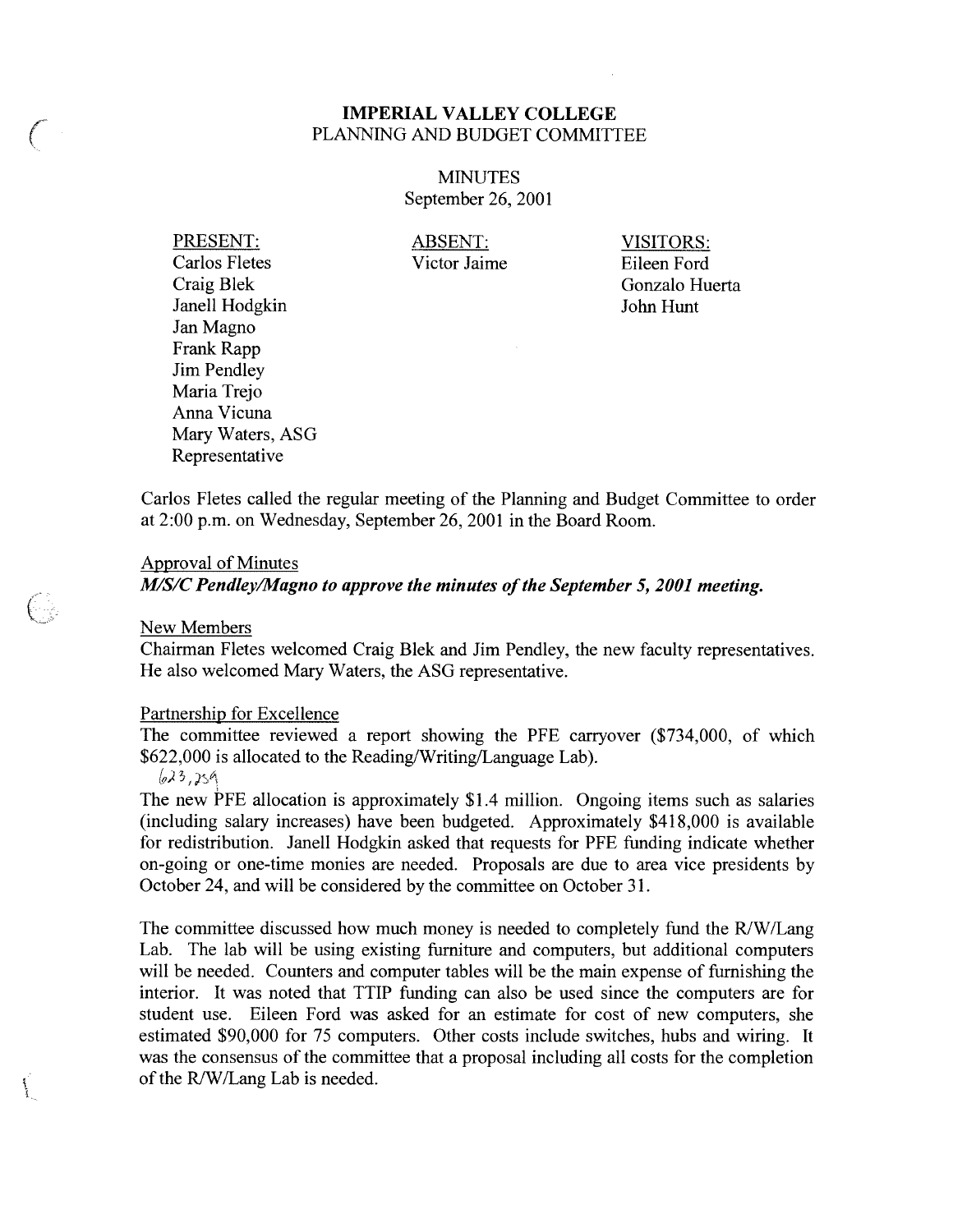## TTIP

Carlos Fletes and Janell Hodgkin reported that the carryover from last year is mostly in the Human Resources component, however, there is a very good plan in place for this year. There is \$20,000 allocated for a kiosk but that concept is on hold and money can be shifted within the budget. *M/S/C Magno/Hodgkin to reallocate the \$20,000 from the student kiosk to new equipment.*

There will be a meeting this week on the TTIP plan. Most funds are earmarked, but approximately \$55,000 is available. Eileen Ford asked about funding for deep freeze and lab tracking software, the software is for use in all student labs. Deep Freeze would cost approximately \$4,200 and Time Keeper about \$6,000. Carlos Fletes stated that TTIP money can be used for student software. The funds can also be used for computers because one goal of TTIP is to improve the computer per student ratio.

**Other** 

Frank Rapp asked about overtime for staff needed to collect final grades. Carlos Fletes stated that there should be sufficient overtime already included in the budget.

The next meeting is October 31.

Meeting adjourned at 2:50 p.m.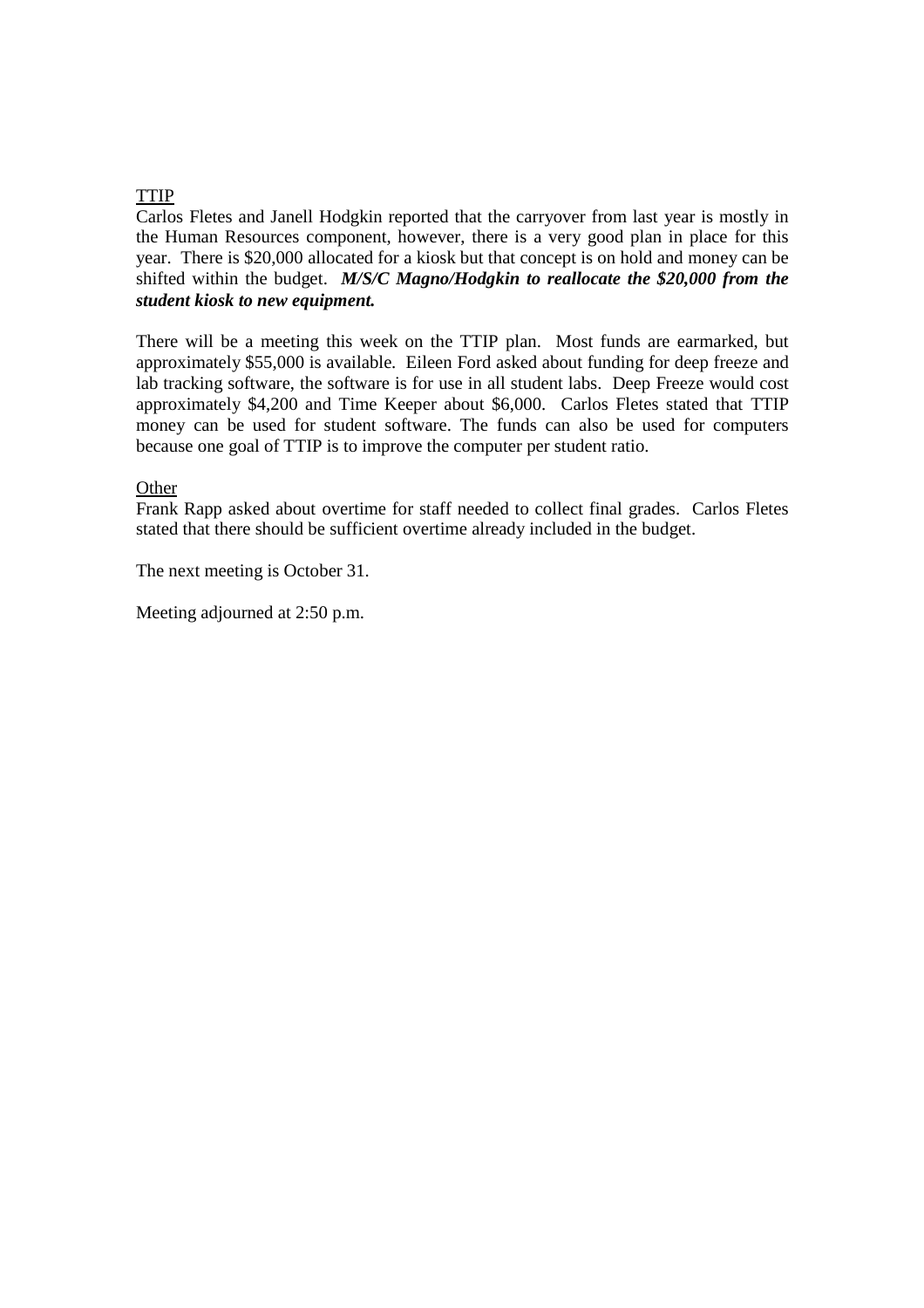#### **MINUTES**

September 5, 2001

PRESENT: ABSENT: VISITORS: Frank Rapp

Carlos Fletes Maria Trejo Eileen Ford Janell Hodgkin Anna Vicuna Gonzalo Huerta Victor Jaime Faculty Representatives John Hunt Jan Magno ASG Representative Jim Pendley

Carlos Fletes called the special meeting of the Planning and Budget Committee to order at 1:00 p.m. on Wednesday, September 5, 2001 in the Transfer Center.

#### Approval of Minutes

*M/S/C Magno/Hodgkin to approve the minutes of the August 31, 2001 meeting.*

#### 2001-02 Budget

A printout of the Tentative Income Budget was distributed to the committee. Chairman Fletes noted that the fund balance is \$2.1 million, an increase over last year. The Board Reserve is \$1.5 million, the restricted carryover is \$260,000 and the unrestricted fund balance is \$193,912. The district is experiencing growth, and the growth funds are included in the budget. Dr. Victor Jaime expressed concern about the possibility of the growth not being realized and the funds being lost as in the past. He suggested putting the growth money in a reserve fund. Chairman Fletes agreed that the growth funds can be set aside in a reserve account.

Chairman Fletes highlighted changes made to the budget over the past two weeks: the restricted reserve was increased to \$1.6 million in order to maintain a 6% reserve, additional expenses included \$53,000 in projected expenditures for scheduled maintenance and block grant special repair projects (State funding lost after expenditures already approved), \$106,000 payment for certificated golden handshake, and \$200,000 payment to the self insurance fund. Taxes did not come in as projected, but the state may make up the difference. Overall, the budget is pretty flat. Chairman Fletes will be making a presentation on the budget to the Board at the September meeting.

Budget Feedback: The committee asked questions about various items in the budget; Business Services will look into possible errors and agreed to look into marking inactive accounts for more clarity.

#### *M/S/C Jaime/Magno to recommend that the 2001-02 budget be presented to Cabinet and to the Board of Trustees for adoption.*

#### Meeting Schedule

The committee agreed to meet on the  $4<sup>th</sup>$  Thursday of the month at 2:00 p.m. as previously discussed, except the October meeting which will be held on October 31 and the December meeting which will be determined later. The next meeting will be September 26.

#### Partnership for Excellence Funding Proposals

The committee agreed to accept proposals for funding at the October meeting. Proposals are to be submitted to the area vice presidents by October 24. The Business Office will determine how much money is available, and will make the information and forms available via e-mail or the web.

Meeting adjourned at 1:50 p.m.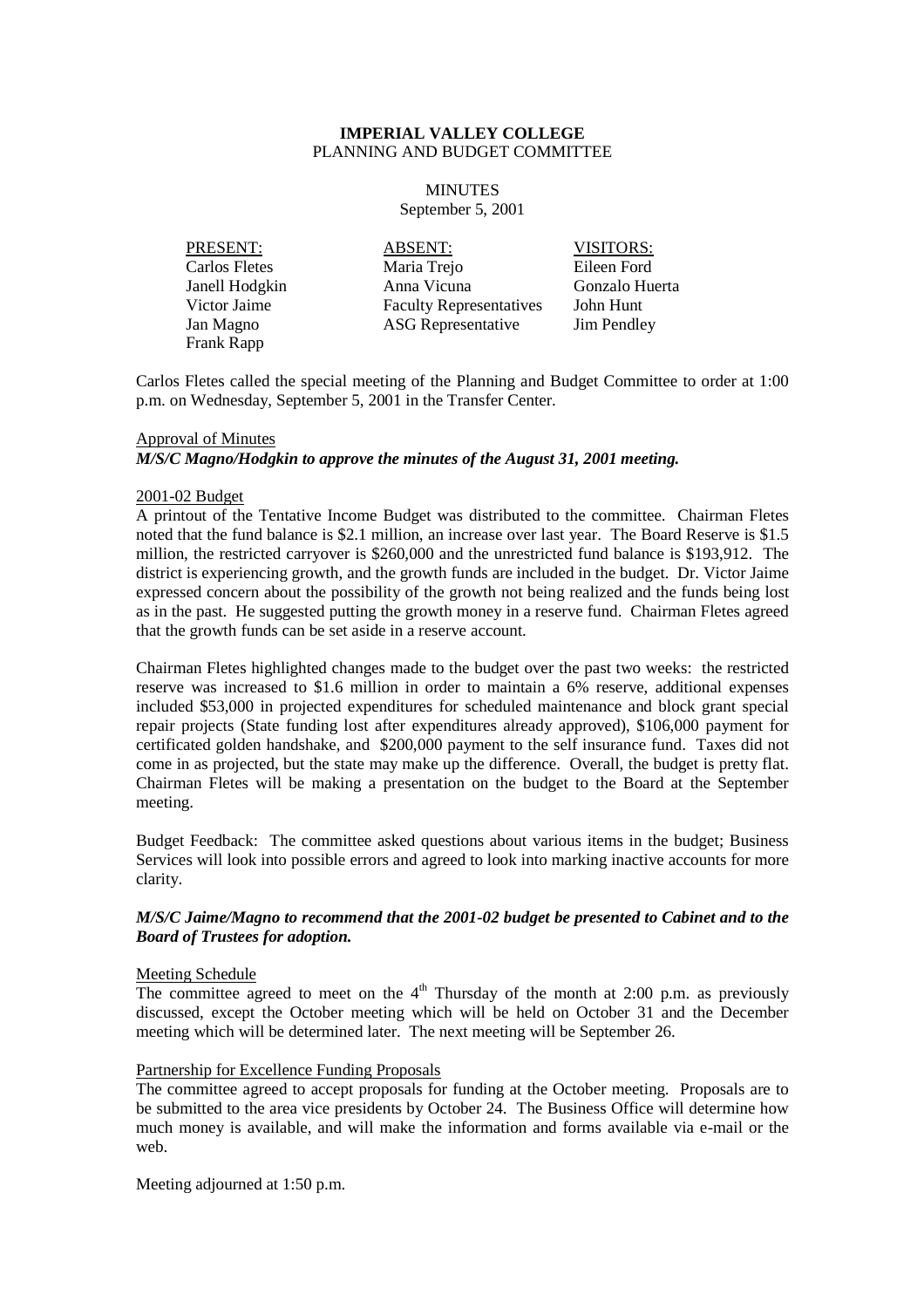#### MINUTES August 31, 2001

Victor Jaime John Hunt Jan Magno Jim Pendley Frank Rapp Maria Trejo Anna Vicuna

PRESENT: ABSENT: VISITORS: Carlos Fletes Faculty Representatives Eileen Ford Janell Hodgkin ASG Representative Gonzalo Huerta

Carlos Fletes called the special meeting of the Planning and Budget Committee to order at 2:00 p.m. on Friday, August 31, 2001 in the Board Room.

#### Approval of Minutes

M/S/C Jaime/Hodgkin to approve the minutes of the July 18 and August 22, 2001 meetings.

#### 2001-02 Budget

Copies of the 2001-02 Proposed Adopted budget were distributed to the committee for review and feedback. The committee will meet again on Wednesday, September 5 for a final review of the budget before the budget is presented for adoption by the Board of Trustees on September 12.

Janell Hodgkin, Director of Fiscal Services, reported that the purchase order deadline worked out very well in limiting carry over purchase orders; the fund balance is a pretty solid figure but it may still change slightly; she commended Gonzalo Huerta and Betty Kakiuchi for their oversight of the Applied Sciences budgets.

Chairman Fletes asked committee members to review the budget and to share it with their areas. Business Services will make adjustments if necessary and produce a final document for approval by the board.

The committee noted that the copier and printing charges have not been pooled as previously discussed; Janell Hodgkin will make the transfers. The committee discussed pooling phone charges; Chairman Fletes reported that he is getting information from carriers for lower long distance rates. MCI is offering a flat 4.9 cent rate for in-state calls, and a flat 6.9 cent rate for interstate calls.

#### Meeting Schedule

Chairman Fletes proposed changing the meeting schedule so that there is more time between the committee meetings and the monthly board meetings. The committee agreed to meet the  $4<sup>th</sup>$ Wednesday of the month at 2:00 p.m. The next regular meeting will be September 26. The committee will hold a special meeting on September 5.

There are currently two vacant faculty representative seats that the Academic Senate President is trying to fill.

Meeting adjourned at 2:30 p.m.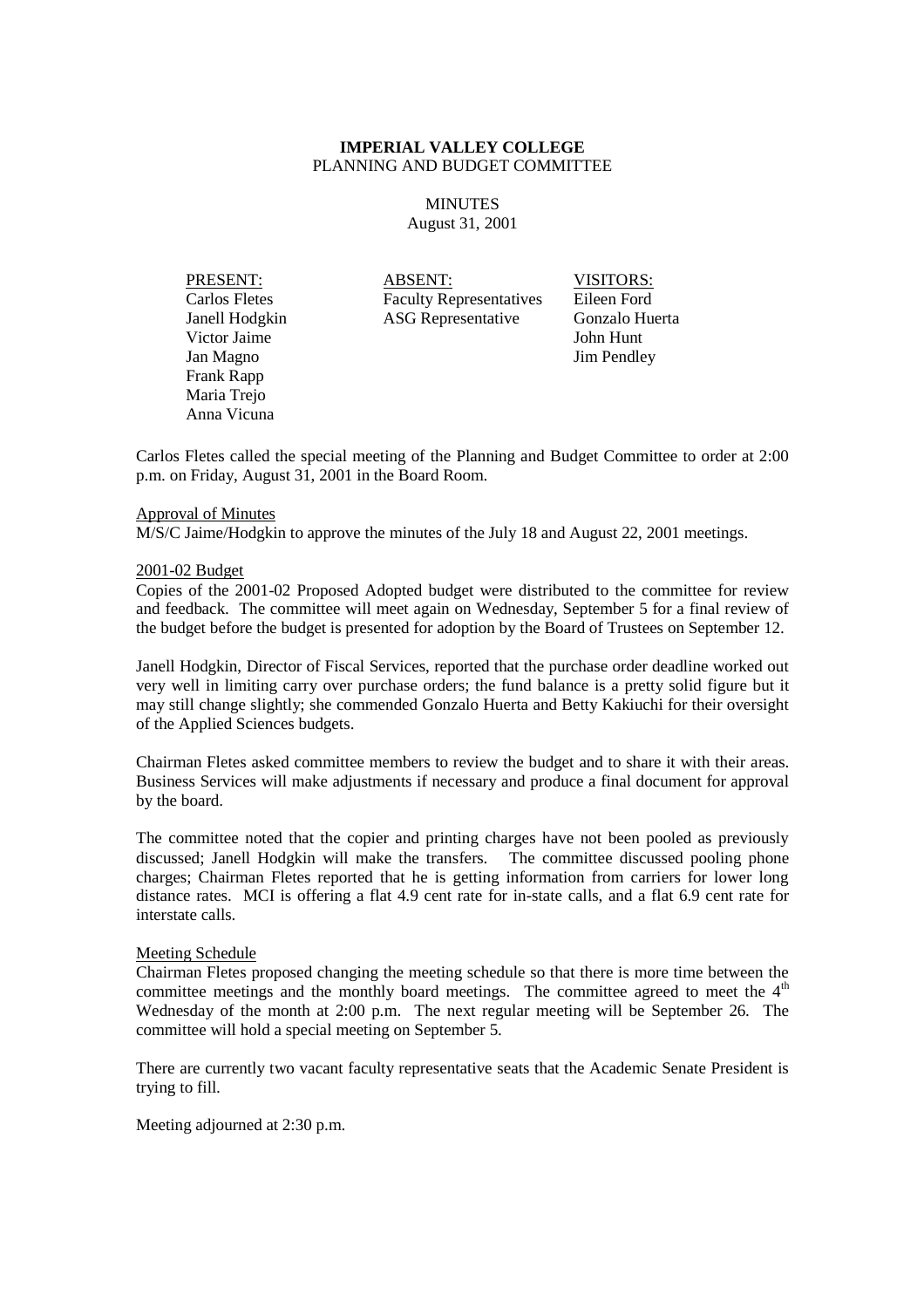**MINUTES** August 22, 2001

PRESENT: ABSENT: VISITORS: Carlos Fletes Victor Jaime Eileen Ford Janell Hodgkin Greg Ponce Gonzalo Huerta Jan Magno Valerie Rodgers John Hunt Frank Rapp **Anna Vicuna** Jim Pendley Maria Trejo Michael Lopez, ASG

Carlos Fletes called the regular monthly meeting of the Planning and Budget Committee to order at 1:00 p.m. on Wednesday, August 22, 2001 in the Board Room.

The minutes from the last meeting were not approved due to a lack of a quorum at the start of the meeting.

Chairman Fletes informed the committee that he would like to hold another meeting on Friday, August 31 in order to present a draft of the final 2001-02 budget.

#### Old Business

Chairman Fletes reported that cabinet fully supports the committee's recommendation to explore a new computer system through forming an advisory committee and hiring a consultant. Jan Magno suggested that the new computer system be on the committee's agenda every meeting. The committee could also encourage departments to start looking at their needs now.

#### 2001-02 Budget

The chairman reported that the governor has cut the community college budget. IVC is affected in the areas of scheduled maintenance (\$172,000), Block Grant (\$450,000 based on last year's funding), and Instructional Equipment Grant (\$220,000). Efforts are underway to restore the funds, and the committee is encouraged to communicate with the governor and legislature.

The Business Office is working on a communication to staff regarding part time and overload compensation. The guidelines and amounts of the one-time funds have not yet been received from the Chancellor's Office. The Business Office needs to determine how many classes are taught by per-session faculty and overload in order to determine how much the per-session rate can be increased.

Janell Hodgkin reported that salary increases and carryover projects have been included in the budget. Carlos Fletes reported that by the next meeting, last years books will be closed and the final fund balance will be known. An updated budget will be presented at the next meeting on August 31.